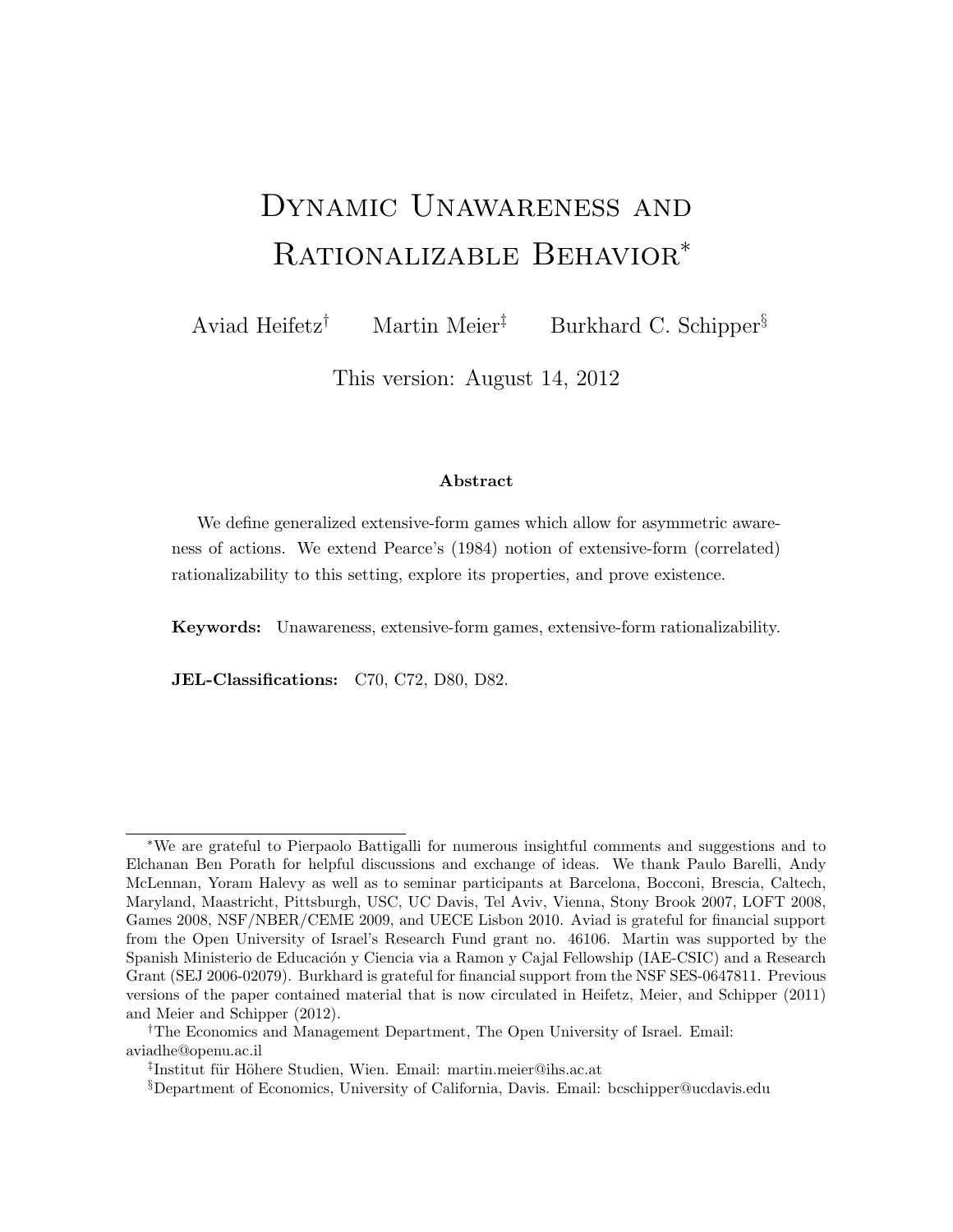# 1 Introduction

In real-life dynamic interactions, unawareness of players regarding the relevant actions available to them is at least as prevalent as uncertainty regarding other players' strategies, payoffs or moves of nature. Players frequently become aware of actions they (or other players) could have taken in retrospect, when they can only re-evaluate the past actions chosen by partners or rivals who were aware of those actions from the start, and hence re-assess their likely future behavior. Yet, while uncertainty can be captured within the standard framework of extensive-form games with imperfect information, unawareness and mutual uncertainty regarding awareness require an extension of this framework. Such an extension is the first task of the current paper.

At first, one may wonder why the standard framework would not suffice. After all, if a player is unaware of an action which is actually available to her, then for all practical purposes she cannot choose it. Why wouldn't it be enough simply to truncate from the tree all the paths starting with such an action? The reason is that the strategic implications of unawareness of an action are distinct from the unavailability of the same action. To see this, consider the following standard "battle-of-the-sexes"game (where Bach and Stravinsky concerts are the two available choices for each player)

|   | II   |      |
|---|------|------|
|   | B    | S    |
| B | 3, 1 | 0, 0 |
| S | 0, 0 | 1, 3 |
|   |      |      |

augmented by a dominant Mozart concert for player II:

|   | В    | П<br>S | м    |
|---|------|--------|------|
| В | 3, 1 | 0, 0   | 0, 4 |
| S | 0, 0 | 1, 3   | 0, 4 |
| M | 0, 0 | 0, 0   | 2, 6 |

The new game is dominance solvable, and (M,M) is the unique Nash equilibrium.

Suppose that the Mozart concert is in a distant town, and II can go there only if player I gives him her car in the first place: Here, if player I doesn't give the car to player II, player II may conclude by forward induction that player I would go to the Bach concert with the hope of getting the payoff 3 (because by giving the car to II, player I could have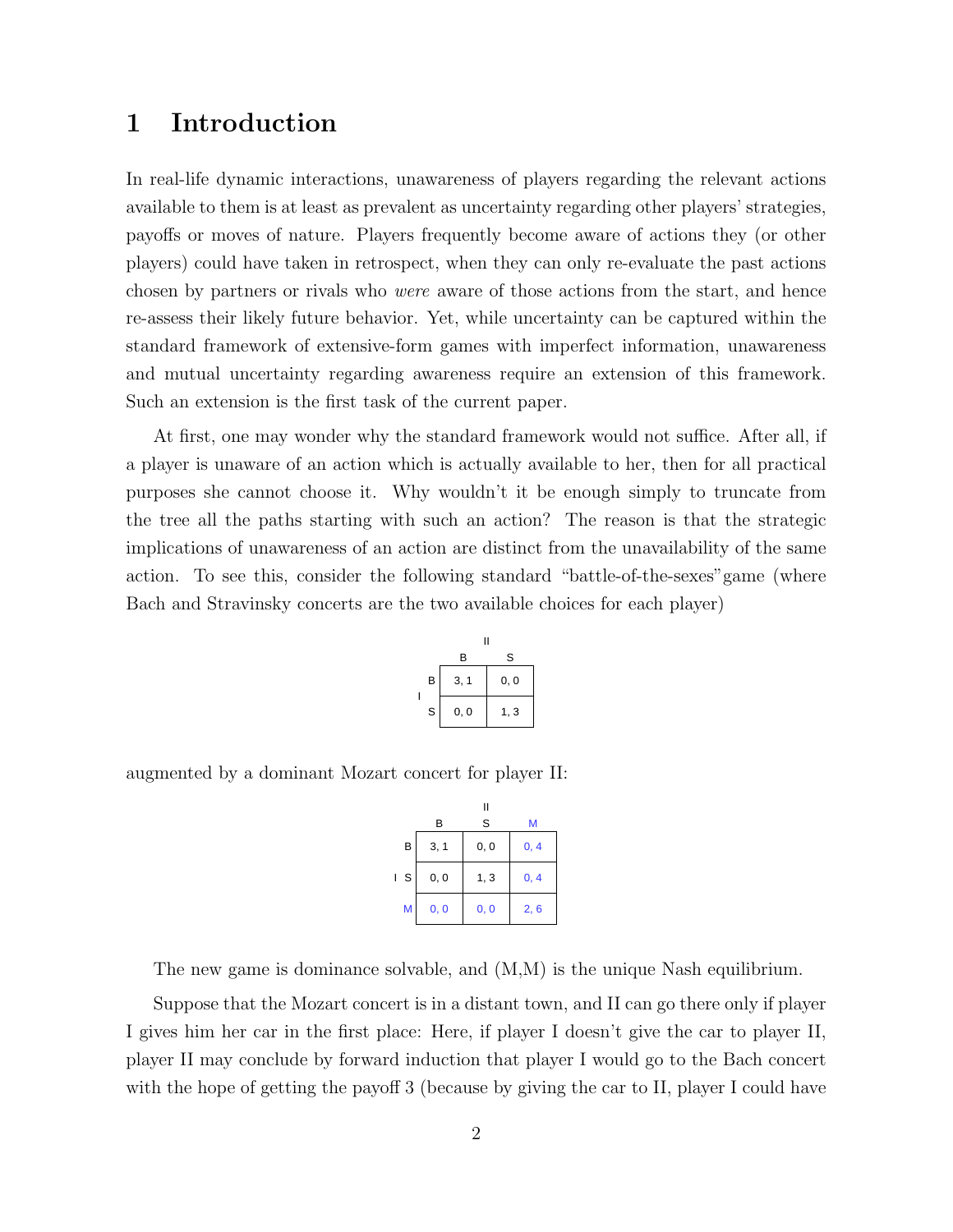

achieved the payoff 2). The best reply of player II is to follow suit and attend the Bach concert as well. Hence, in the unique extensive-form rationalizable outcome, player I is not to give the car to player II and to go to the Bach concert.<sup>1</sup>

But what if, instead, the Mozart concert is in town but player II is initially unaware of the Mozart concert, while player I can enable player II to go to the concert simply by telling him about it? If player II remains unaware of the Mozart concert, then neither does he conceive that player I could have told him about the Mozart concert, and in particular he cannot carry out any forward-induction calculation. For him, the game is a standard battle-of-the-sexes game, where both actions of player I are rationalizable. This strategic situation is depicted in Figure 2.



The strategic situation is not a standard extensive-form game (more on this in Section

<sup>1</sup>For a discussion of forward induction in battle-of-the-sexes games, see van Damme (1989).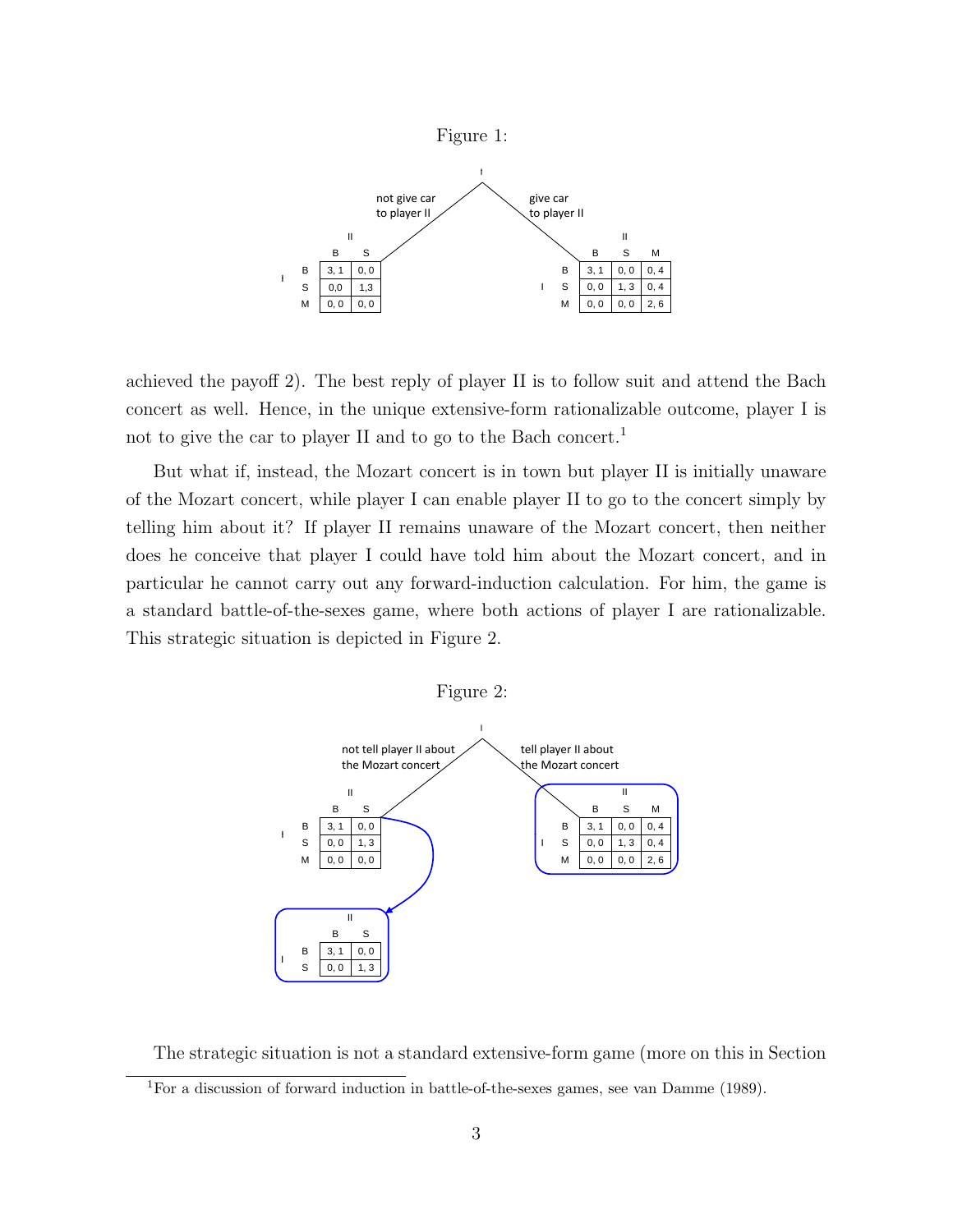2.6 below). If player I chooses not to tell player II about the Mozart concert, then player II's information set (depicted in blue) consists of a node in a simpler game – namely the one-shot battle-of-the-sexes with no preceding move by player I.

This is a simple example of the general novel framework that we define in Section 2 for dynamic interaction with possibly mutual unawareness of actions, generalizing standard extensive-form games. The framework will not only allow modeling of situations in which one player is certain that another player is unaware of portions of the game tree, as in the above example, but also of situations in which a player is uncertain regarding the way another player views the game tree, as well as situations in which the player is uncertain regarding the uncertainties of the other player about yet other players' views of the game tree, and so forth.

In fact, this framework allows not just for unawareness but also for other forms of misconception about the structure of the game that are especially relevant for modeling awareness of unawareness. Section 2.5 specifies further properties obtaining in generalized extensive-form games where the only source of players 'misconception' is unawareness and mutual unawareness of available actions and paths in the game. Since we focus on this type of unawareness, most of the examples in the paper satisfy the further properties specified in Section 2.5. Nevertheless, modeling awareness of unawareness does require the general framework in Section 2, as explained at its end.

In this new framework, for each information set of a player her strategy specifies – from the point of view of the modeler – what the player would do if and when that information set of hers is ever reached. In this sense, a player does not necessarily 'own' her full strategy at the beginning of the game, because she might not be initially aware of all of her information sets. That's why a sensible generalization of Pearce's (1984) notion of extensive-form rationalizability is non-trivial. In Section 3 we put forward a modified definition, prove existence, and show the sense in which it coincides with extensive-form rationalizability in standard extensive-form games.

We focus here on a rationalizability solution concept rather than on some notion of equilibrium. While an equilibrium is ideally interpreted as a rest-point of some dynamic learning or adaptation process, or alternatively as a pre-meditated agreement or expectation, we find it difficult to carry over such interpretations to a setting in which every increase of awareness is by definition a shock or a surprise. Once a player's view of the game itself is challenged in the course of play, it is hard to justify the idea that a convention or an agreement for the continuation of the game are readily available.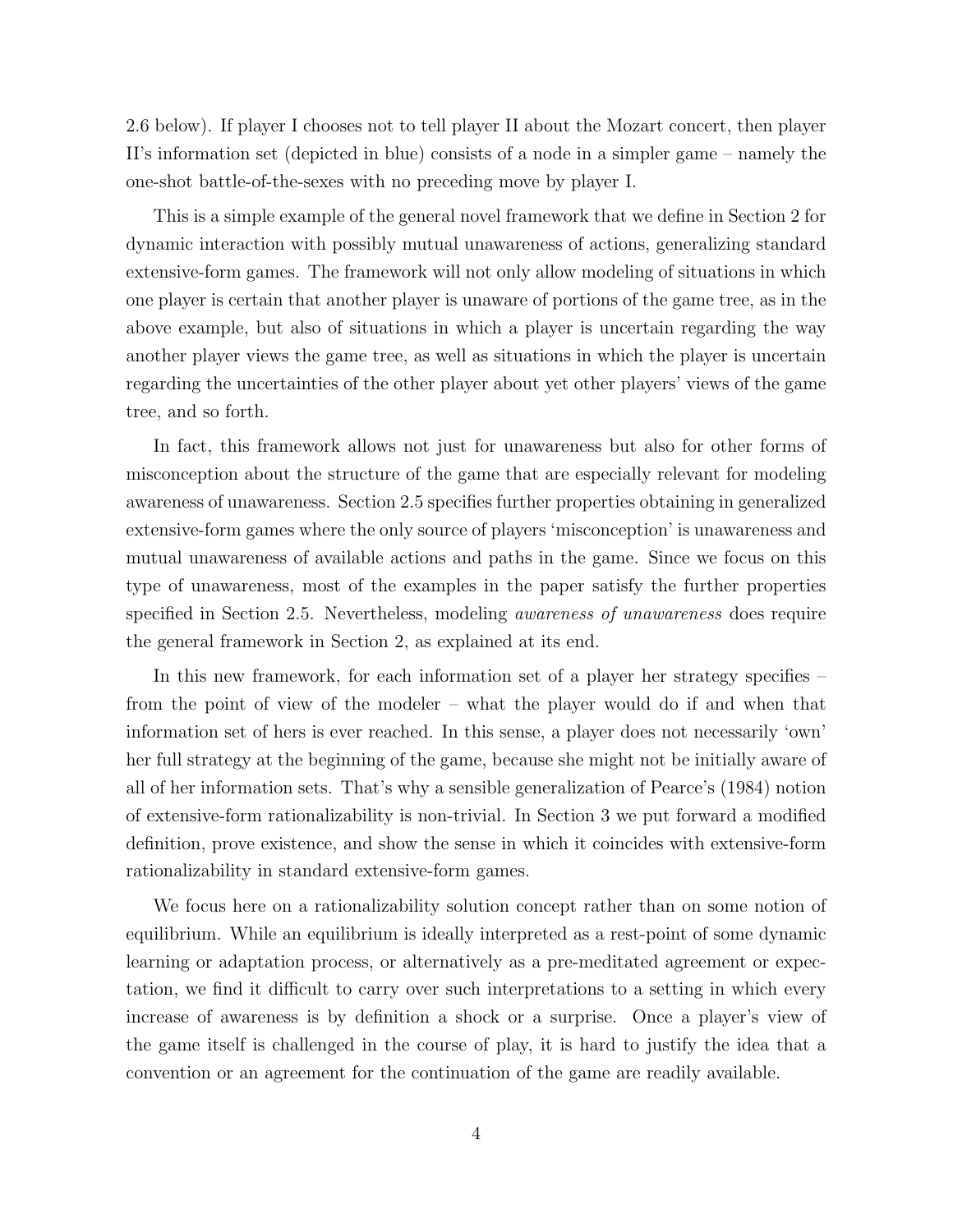We chose to focus on extensive-form rationalizability because it embodies forward induction reasoning. If an opponent makes a player aware of some relevant aspect of reality, it is implausible to dismiss the increased level of awareness as an unintended consequence of the opponent's behavior. Rather, the player should try to rationalize the opponent's choice, re-interpret the opponent's past behavior, and try to infer from it the opponent's future moves. Extensive-form rationalizability indeed captures a 'best rationalization principle' (Battigalli, 1996).

With rationalizability, generalized games are necessary for properly modeling unawareness; trying to model unawareness by having the unaware player assigning probability zero to the contingency of which she is unaware might give rise to a completely different rationalizable behavior, which does not square with unawareness in the proper sense of the word. To see this consider the following example.

A Decision Maker (DM) has to choose between two policies,  $a_0$  and  $a_1$ . Before choosing she gets a recommendation from an expert via a narrow communication channel, through which the expert can recommend either "0" or "1". The expert makes the recommendation after observing the state of nature, which may be either  $\gamma_0$  or  $\gamma_1$ , and which the DM does not see. The interests of the expert and the DM are completely aligned: They each bear a cost of 1 if  $a_1$  is implemented when the state of nature is  $\gamma_0$  or vice versa. The expert furthermore bears a cost of 10 from "lying", i.e., from recommending "0" when the state of nature is  $\gamma_1$  or recommending "1" when the state of nature is  $\gamma_0$ .

Assume the DM is aware only of the state  $\gamma_0$  and unaware of  $\gamma_1$ . The dynamic interaction is hence modeled by the generalized game in Figure 3. In this generalized game the only extensive-form rationalizable strategy of the DM is to always implement the policy  $a_0$ : she does not conceive of a contingency that would make the policy  $a_1$ superior to  $a_0$  even if she hears from the expert the recommendation "1"; in such a case she regrettably concludes that the expert behaved in an irrational way and bore the cost of "lying".

However, if we were to model the DM alternatively as being aware of  $\gamma_1$  but assigning probability zero to it, the strategic interaction would be modeled by the standard game in Figure 4.

In this game the unique extensive-form rationalizable strategy of the DM is to choose  $a_0$  upon hearing "0" from the expert, but to implement  $a_1$  upon hearing the recommendation "1". Indeed, extensive-form rationalizability requires the DM to base her choice on a system of beliefs about the expert's strategies with which at every information set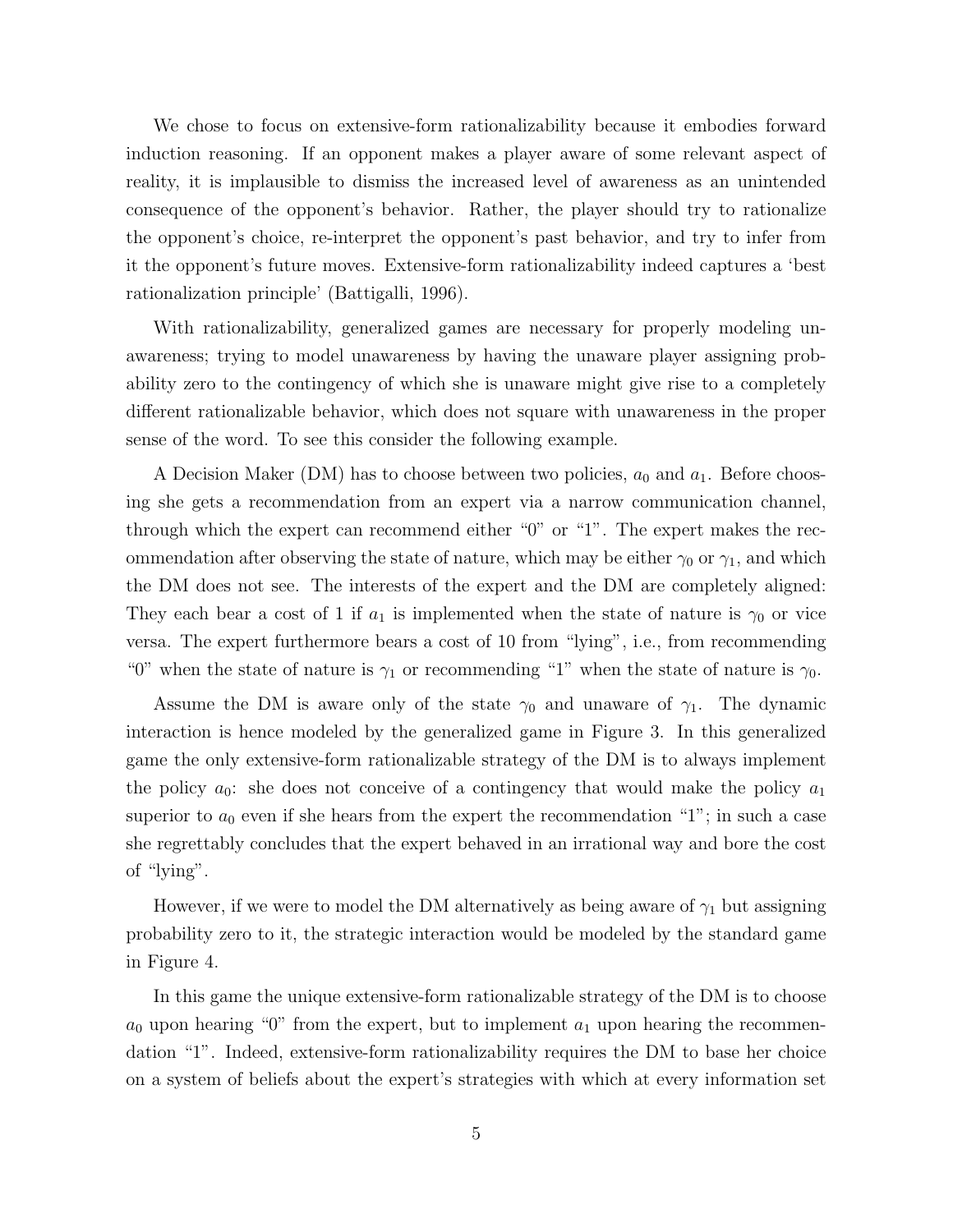



Figure 4:



of hers she maintains a belief that best rationalizes the choices of the expert which could have led to that information set. In particular, upon hearing the recommendation "1" from the expert, the only way for the DM to rationalize it is to assume that the state of nature is *nevertheless*  $\gamma_1$ , where recommending "1" is strictly dominant for the expert; and in  $\gamma_1$  the optimal choice for the DM is  $a_1$ .

Conceptually, upon hearing the surprising recommendation "1" both choices of the DM have their internal logic. The former gives priority to "only  $\gamma_0$  is conceivable", the latter to the rationality of the expert. But in the latter case, if initially the DM is *genuinely* unaware of  $\gamma_1,$  there is no reason why the DM would conceive  $\mathit{precisely}$  of  $\gamma_1$  and not of some alternative description  $\gamma'_1$  of nature that would also rationalize the expert's recommendation "1"; some such conceptualizations  $\gamma'_1$  need not necessarily induce the DM to adopt the expert's recommendation. Generalized games lend themselves also to modeling such misconceptions that may arise upon a surprise, as demonstrated in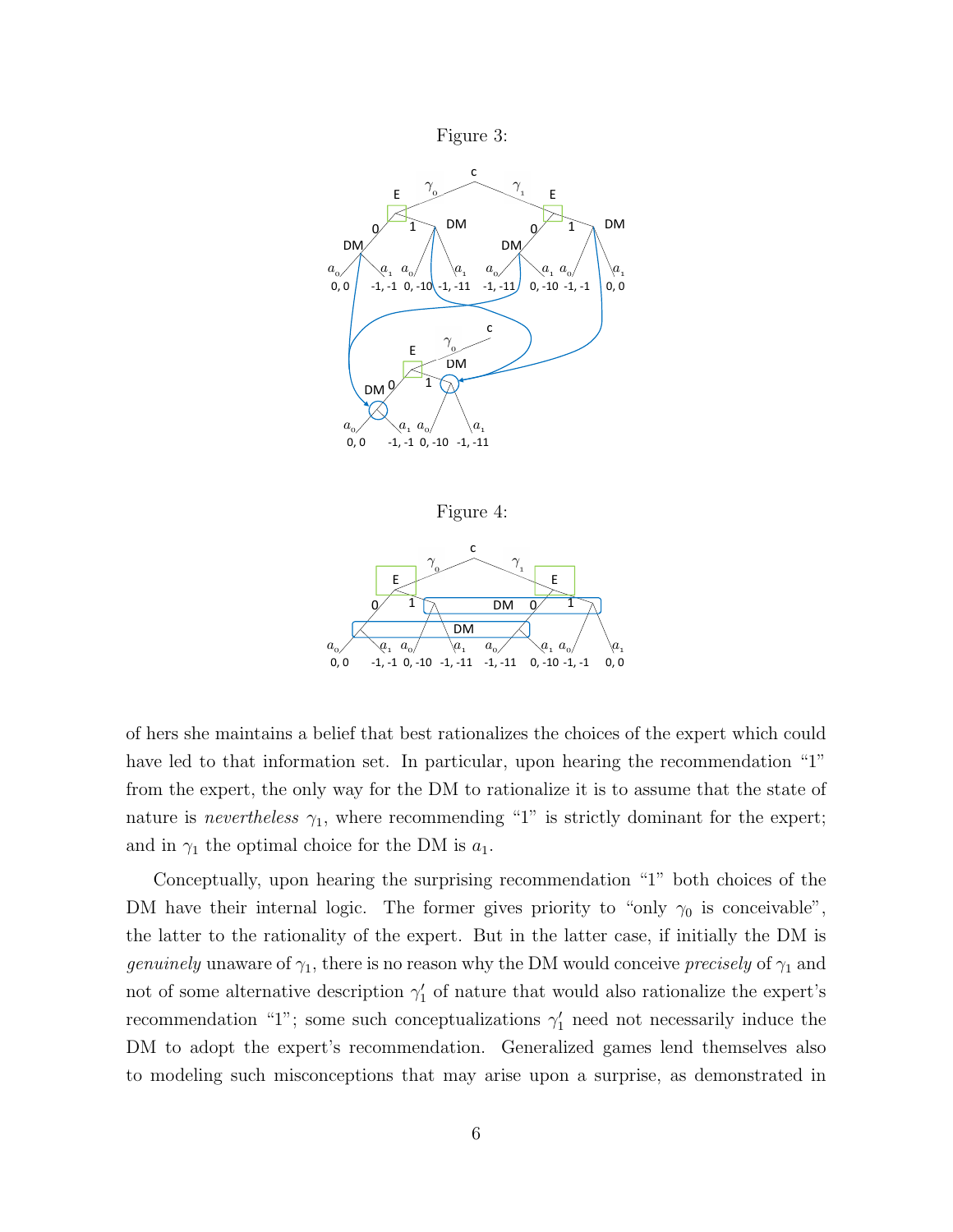Figure 5. Here, the DM's rationalizable strategy is to choose  $a_0$  also upon hearing the DM DM's retionalizable strategy is  $\omega$  $\sigma$  trot DM  $\overline{a}$  elge up



(surprising) recommendation "1" , because the DM believes this recommendation was strictly dominant for the expert but that her interest and those of the expert are actually opposed. Such a subjective, erroneous conception of the strategic interaction by the DM is represented by the tree on the right-hand side of Figure 5, where payoffs at some of the terminal nodes are different than those in the objective, modeler's game which is on the upper left side of the figure.

# 1.1 Related Literature

Our framework for dynamic interaction under unawareness seems to be significantly simpler than the one proposed by Halpern and  $Rêgo (2006)$  and  $Rêgo$  and Halpern (2012), in which they investigated the notions of Nash and sequential equilibrium, respectively. The simplification obtained in our framework is due to the fact that our initial building block is a tree representing physical moves, with information sets defined only in the sub-trees which represent subjective views of the game (and subjective views thereof, etc.); in contrast, Halpern and Rêgo (2006) had information sets defined already in their basic tree. As a result, Halpern and Rêgo (2006) had to postulate additional conditions relating the information sets in sub-trees to those of the basic tree.

Our framework is also more parsimonious than the one proposed by Feinberg (2009).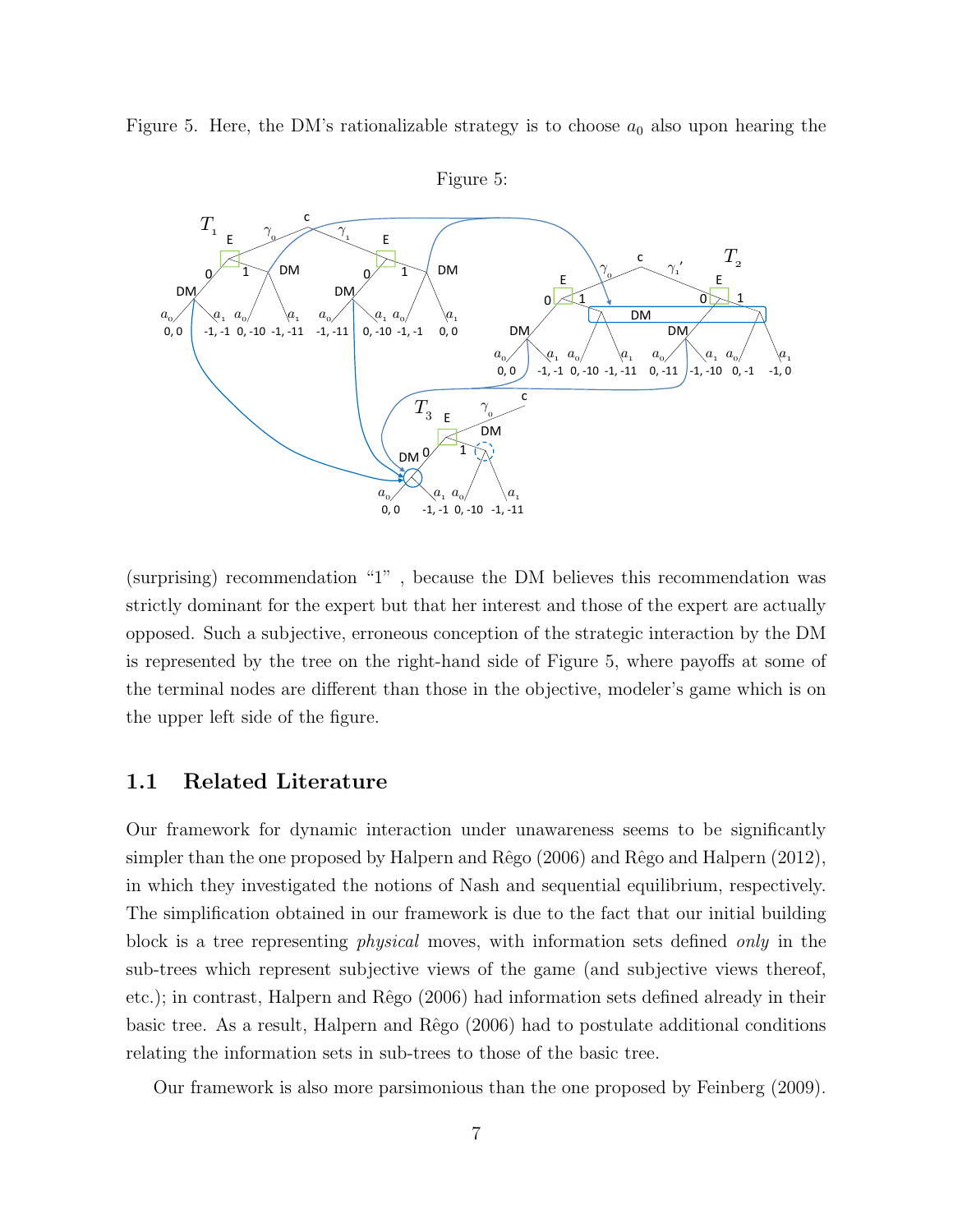Feinberg (2009) defined unawareness with analogous properties both for static and dynamic games, by explicit *unbounded sequences* of mutual "views" of the game. In his dynamic setting, a view is identified with a decision node. This means that even a standard extensive-form game has to be described in Feinberg (2009) by infinitely many copies of the the same game tree, specifying explicitly how each player views the game in each of her decision nodes; how each player views, in each of her decision node, the way in which each other player views the game in each of their decision nodes; etc. In our setting such an infinite replication is avoided, since our definition of information sets encapsulates, by its design, all these mutual points of view.<sup>2</sup>

Li (2006) considered a model for dynamic unawareness with perfect information, in which at each decision node a player may have a subjective view of the game tree. Her model is more restricted than ours, since it requires there to be one particular default path of which all players are commonly aware, and since it does not allow for imperfect information.

Ozbay (2007) studied sender-receiver games, in which an 'announcer' can make an unaware decision maker aware of more states of nature before the decision maker takes an action. Such games can also be naturally formulated as a particular instance of our framework. For these games Ozbay studied an equilibrium notion incorporating forwardinduction reasoning. Filiz-Ozbay (2012) studied a related setting in which the aware announcer is a risk neutral insurer, while the decision maker is a risk averse insuree. At equilibrium, the insurer does not always reveal all relevant contingencies to the insuree.

Schipper and Woo (2012) use our framework to study political awareness of voters in modern electoral campaigning. Ideologically motivated candidates with a wealth of information about individual voters and sophisticated campaign strategies are faced by voters who lack awareness of some political issues and are uncertain about the exact political positions of candidates. They show that competition among candidates and microtargeting voters with issues and information yield prudent rationalizable election outcomes as if voters have full awareness of issues and complete information of candidates' political positions. They also show political competition is necessary for the result to obtain if voters are initially unaware of some political issues while it is not necessary

<sup>2</sup>Another important difference is that Feinberg (2009) does not define perfect recall, and this might hamper the extension of known solution concepts such as sequential equilibrium or extensive-form rationalizability that rely on perfect recall. Extensive-form rationalizability is the focal solution concept that we extend, define, and analyze in our paper, and to this effect we extend the definition of perfect recall to our setting.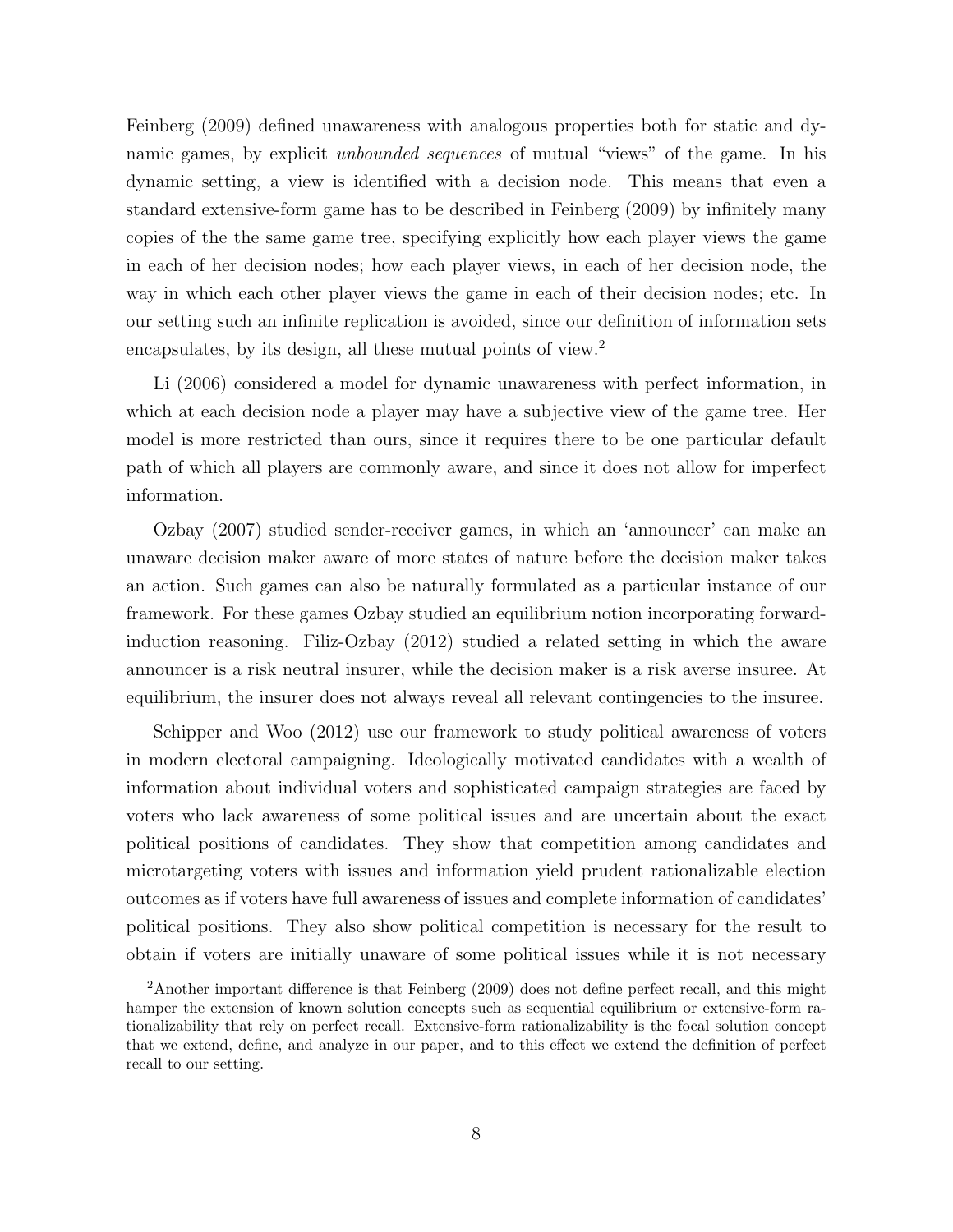under just standard uncertainty.<sup>3</sup>

Our aim is to provide a general framework for modeling misperceptions about the availability of actions in dynamic strategic situations. Different kinds of perception biases among players in games have been a popular topic in the recent literature on behavioral game theory. For instance, in static games Eyster and Rabin (2005) analyze players with correct conjectures about opponents' actions but misperceptions about how those opponents' actions are correlated with the opponents' information. In multi-stage games with moves of nature, Jehiel (2005) studies players that bundle nodes at which other players choose into "analogy classes", correctly anticipate the average behavior for each analogy class, and thus may have misperceptions about how others' behavior is related to others' information. Recently there has been a renaissance of non-equilibrium iterative solution concepts in behavioral game theory like level-k thinking and related models (e.g. Stahl and Wilson, 1995, Camerer, Hu, and Chong, 2004, Crawford and Iriberri, 2007). Note that our iterative solution concept, extensive-form rationalizability, does not only provide behavioral predictions in the limit but also at every finite level of rationalization.

# 2 Generalized Extensive-Form Games

To define a generalized extensive-form game  $\Gamma$ , consider first, as a building block, a finite game with perfect information and simultaneous moves<sup>4</sup> with a set of players  $I$ , a set of decision nodes  $N_0$ , active players  $I_n$  at node n with finite action sets  $A_n^i$  of player  $i \in I_n$ (for  $n \in N_0$ ), chance nodes  $C_0$ , and terminal nodes  $Z_0$  with a payoff vector  $(p_i^z)_{i \in I} \in \mathbb{R}^I$ for the players for every  $z \in Z_0$ . The nodes  $\bar{N}_0 = N_0 \cup C_0 \cup Z_0$  constitute a tree, i.e., they are partially ordered by a precedence relation  $\lt$  with which  $(\bar{N}_0, \lt)$  is an arborescence (that is, the predecessors of each node in  $\bar{N}_0$  are totally ordered by  $\leq$ ), for each decision node  $n \in N_0$  there is a bijection  $\psi_n$  between the action profiles  $\prod_{i \in I_n} A_n^i$  at n and n's immediate successors, and there is a unique node in  $\bar{N}_0$  with no predecessors – the root of the tree.

<sup>3</sup>Currently we are unaware of further papers focusing directly and explicitly on dynamic games with unawareness. The literature on unawareness in general is growing fast – see e.g. http://www.econ.ucdavis.edu/faculty/schipper/unaw.htm

<sup>&</sup>lt;sup>4</sup>In allowing for simultaneous moves, we follow here Osborne and Rubinstein (1994) and Dubey and Kaneko (1984).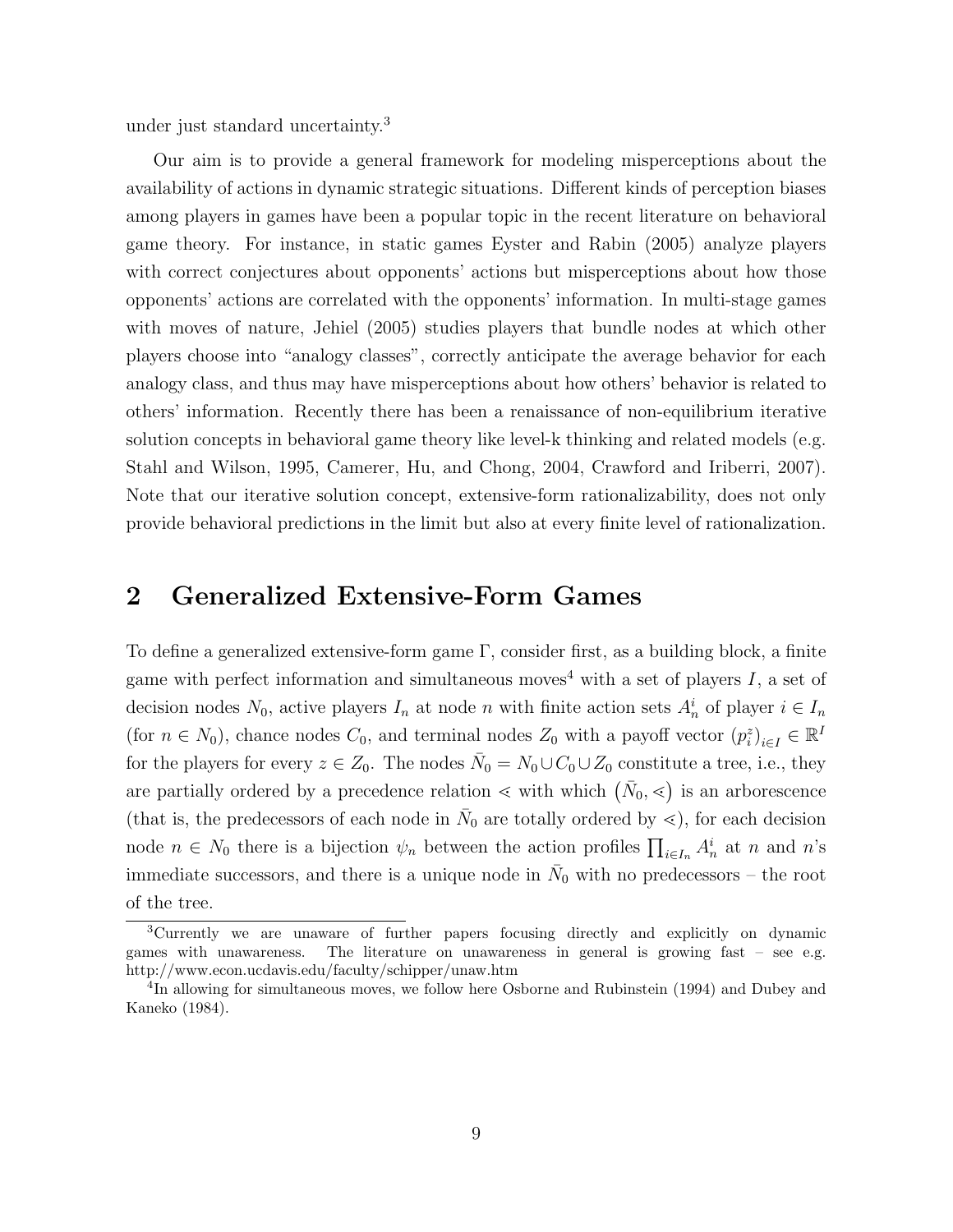### 2.1 Partially Ordered Set of Trees

Consider now a family **T** of subtrees of  $\bar{N}_0$ . A subtree is defined by a subset of nodes  $\bar{N}'_0 \subseteq \bar{N}_0$  for which  $(\bar{N}'_0, \leq)$  is also a tree (i.e., an arborescence in which a unique node has no predecessors). For two subtrees  $T', T'' \in \mathbf{T}$  we write

$$
T'\preceq T''
$$

to signify that the nodes of  $T'$  constitute a subset of the nodes of  $T''$ .

One of the trees  $T_1 \in \mathbf{T}$  is meant to represent the modeler's view of the paths of play that are *objectively* feasible.<sup>5</sup> Each other tree  $T \in \mathbf{T}$  represents the feasible paths of play as *subjectively* viewed by some player at some node in  $T_1$ ; or as the frame of mind attributed to the player at some node of  $T_1$  by another player (or even by the same player at a later stage of the game, after her awareness regarding the feasible paths has evolved), whose own frame of mind regarding the feasible paths is represented by yet another  $T' \in \mathbf{T}$ ; and so forth.

Denote by  $N_i^T$  the set of nodes in which player  $i \in I$  is active in the tree  $T \in \mathbf{T}$ , and by  $N_i = \bigcup_{T \in \mathbf{T}} N_i^T$ .

We require three properties:

- 1. All the terminal nodes in each tree  $T \in \mathbf{T}$  are in  $Z_0$ .
- 2. For every tree  $T \in \mathbf{T}$ , every node  $n \in T$ , and every active player  $i \in I_n$  there exists a nonempty subset of actions  $A_n^{i,T} \subseteq A_n^i$  such that  $\psi_n$  maps the action profiles  $A_n^T = \prod_{i \in I_n} A_n^{i,T}$  bijectively onto *n*'s successors in *T*.
- 3. If for two decision nodes  $n, n' \in N_i^T$  (i.e.,  $i \in I_n \cap I_{n'}$ ) it is the case that  $A_n^i \cap A_{n'}^i \neq \emptyset$ , then  $A_n^i = A_{n'}^i$ .<sup>6</sup>

Property 1 is needed to ensure that each terminal node of each tree  $T \in \mathbf{T}$  is associated with well-defined payoffs to the players. Property 2 means that at every node  $n \in T$ 

<sup>&</sup>lt;sup>5</sup>In generalized extensive-form games modeling unawareness (see Section 2.5 below),  $T_1$  will coincide with  $\bar{N_0}$ . In more general applications including delusion (like in the game of Figure 5 above) or awareness of unawareness (see Section 2.6 below)  $\bar{N}_0$  may include additional nodes not in  $T_1$ . In such a case  $\bar{N}_0$ need not be one of the trees in T.

<sup>&</sup>lt;sup>6</sup>Sometimes the modeler may want to impose an additional property: If in a subtree  $T'' \in \mathbf{T}$  the probabilities of reaching  $\bar{n}_1,\ldots,\bar{n}_k\in\bar{N}$  from the chance node  $c\in C$  are  $p_c^{\bar{n}_1}>0,\ldots,p_c^{\bar{n}_k}>0$  but some of these nodes do not appear in a subtree  $T' \preceq T''$ , then the probabilities of reaching the remaining nodes emanating from  $c$  are renormalized in so as to sum to 1 in  $T'$ . We do not impose this property here since it may be natural in some contexts but unnatural in others.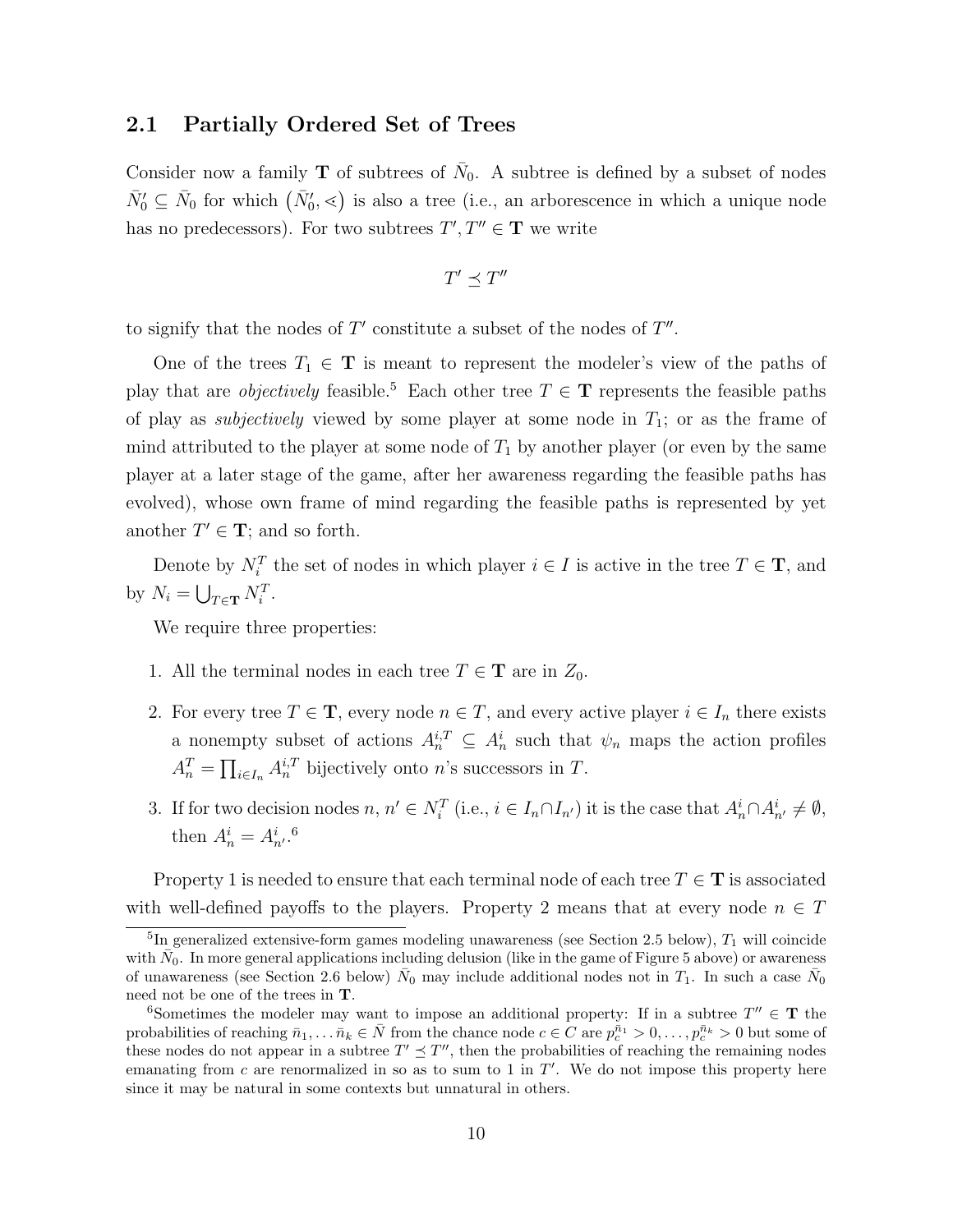the actions available to each active player  $i \in I_n$  are independent of the actions the other active players choose at n (and hence  $A_n^T = \prod_{i \in I_n} A_n^{i,T}$  is a product set – as in any standard dynamic game with simultaneous moves<sup>7</sup>). Property 3 means that *i*'s active nodes  $N_i^T$  are partitioned into equivalence classes, such that the actions available to player  $i$  are identical within each equivalence class and disjoint in distinct equivalence classes. It will be needed for the definition of information sets which follows shortly.<sup>8</sup>

Within the family **T** of subtrees of  $\bar{N}_0$ , some nodes n appear in several trees  $T \in \mathbf{T}$ . In what follows, we will need to designate explicitly these different appearances of such nodes n as distinct entities. To this effect, in each tree  $T \in \mathbf{T}$  label by  $n_T$  the copy in T of the node  $n \in \bar{N}_0$  whenever the copy of n is part of the tree T, with the caveat that if the move  $a_n \in A_n^T$  leads from n to n', then  $a_n$  leads also from the copy  $n_T$  to the copy  $n'_T$ . Denote by N the union of all decision nodes in all trees  $T \in \mathbf{T}$ , by C the union of all chance nodes, by Z the union of terminal nodes, and by  $\overline{N} = N \cup C \cup Z$  (copies  $n_T$ ) of a given node n in different subtrees T are distinct from one another, so that  $\overline{N}$  is a disjoint union of sets of nodes).

In what follows, when referring to a node in  $\overline{N}$  we will typically avoid the subscript T when no confusion may arise. For a node  $n \in \overline{N}$  we denote by  $T_n$  the tree containing  $\boldsymbol{n}.$ 

# 2.2 Information Sets

In standard extensive-form games, an information set  $\pi_i(n)$  of a player i is both (1) the set of nodes that the player considers as possible at  $n$ , and (2) the set of nodes in which the player has the same state of mind as in the nodes which she considers as possible at  $\overline{n}$ .

In generalized games the two notions need not coincide: at a node n of the tree  $T_n \in \mathbf{T}$ , the player may conceive the feasible paths to be described by a different tree  $T' \in \mathbf{T}$ , and in particular she may conceive nodes  $\pi_i(n)$  which are currently possible in her mind to be a subset of T' rather than of  $T_n$ ; in such a case n will not be contained in  $\pi_i(n)$ . The information set  $\pi_i(n)$  thus generalizes (1) above; the set of nodes (2) at which the player conceives  $\pi_i(n)$  to be possible may include additional nodes which

<sup>7</sup>See for instance, Osborne and Rubinstein (1994, p. 102, Section 6.3.2)

<sup>&</sup>lt;sup>8</sup>The idea will be that in a given tree T, each action will correspond only to one view the player can have regarding the way the dynamic interaction has evolved that far, and will hence be available at (all the nodes of) a unique information set.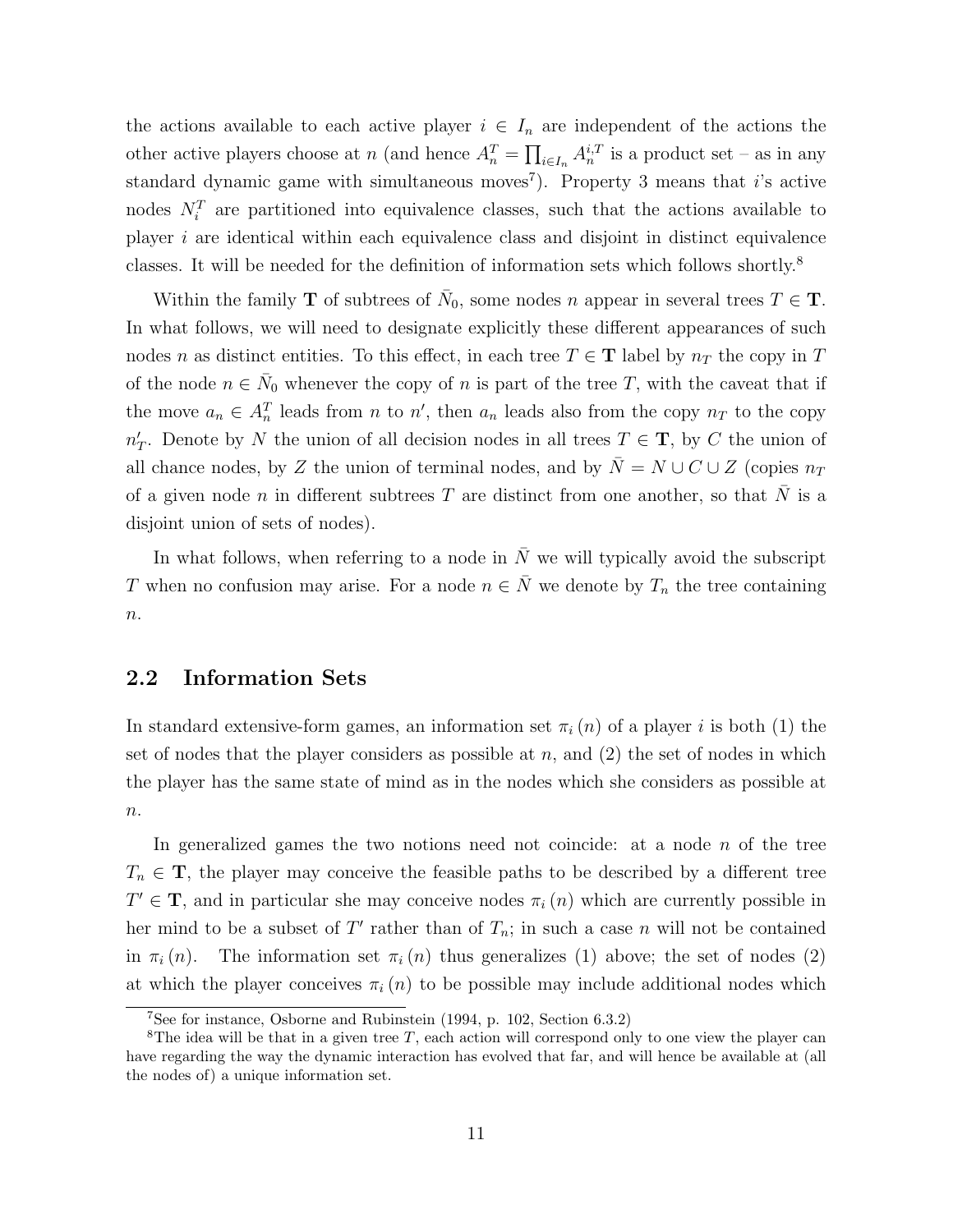belong to trees outside the tree T' containing  $\pi_i(n)$ .<sup>9</sup>

Formally, for each decision node  $n \in N$ , define for each active player  $i \in I_n$  a nonempty information set  $\pi_i(n)$  with the following properties:

- I0 Confinement:  $\pi_i(n) \subseteq T$  for some tree T.
- I1 No-delusion given the awareness level: If  $\pi_i(n) \subseteq T_n$ , then  $n \in \pi_i(n)$ .
- I2 Introspection: If  $n' \in \pi_i(n)$ , then  $\pi_i(n') = \pi_i(n)$ .
- I3 No divining of currently unimaginable paths, no expectation to forget currently conceivable paths: If  $n' \in \pi_i$  (n)  $\subseteq T'$  (where  $T' \in \mathbf{T}$  is a tree) and there is a path  $n', \ldots, n'' \in T'$  such that  $i \in I_{n'} \cap I_{n''}$ , then  $\pi_i(n'') \subseteq T'$ .
- I4 No imaginary actions: If  $n' \in \pi_i(n)$ , then  $A_{n'}^i \subseteq A_n^i$ .
- I5 Distinct action names in disjoint information sets: For a subtree T, if  $n, n' \in T$  and  $A_n^i = A_{n'}^i$ , then  $\pi_i(n') = \pi_i(n)$ .
- I6 Perfect recall: Suppose that player i is active in two distinct nodes  $n_1$  and  $n_k$ , and there is a path  $n_1, n_2, ..., n_k$  such that at  $n_1$  player i takes the action  $a_i$ . If  $n' \in \pi_i(n_k)$ , then there exists a node  $n'_1 \neq n'$  and a path  $n'_1, n'_2, ..., n'_\ell = n'$  such that  $\pi_i(n'_1) = \pi_i(n_1)$  and at  $n'_1$  player *i* takes the action  $a_i$ .

The following figures (Figure 6) illustrate properties I0 to I6.

Properties  $(11)$ ,  $(12)$ ,  $(14)$ , and  $(15)$  are standard for extensive-form games, and properties (I0) and (I6) generalize other standard properties of extensive-form games to our generalized setting. The essential new property is (I3). At each information set of a player, property (I3) confines the player's anticipation of her future view of the game to the view she currently holds (even if, as a matter of fact, this anticipation is about to be shattered as the game evolves).

We denote by  $H_i$  the set of i's information sets in all trees. For an information set  $h_i \in H_i$ , we denote by  $T_{h_i}$  the tree containing  $h_i$ . For two information sets  $h_i, h'_i$  in a given tree T, we say that  $h_i$  precedes  $h'_i$  (or that  $h'_i$  succeeds  $h_i$ ) if for every  $n' \in h'_i$  there is a path  $n, ..., n'$  in T such that  $n \in h_i$ . We denote  $h_i \leadsto h'_i$ .

<sup>&</sup>lt;sup>9</sup>For example, in the game of Figure 3, for each node n in the upper tree in which the DM moves, the DM's information set  $\pi_i(n)$  is a (singleton) subset of the nodes of the lower tree.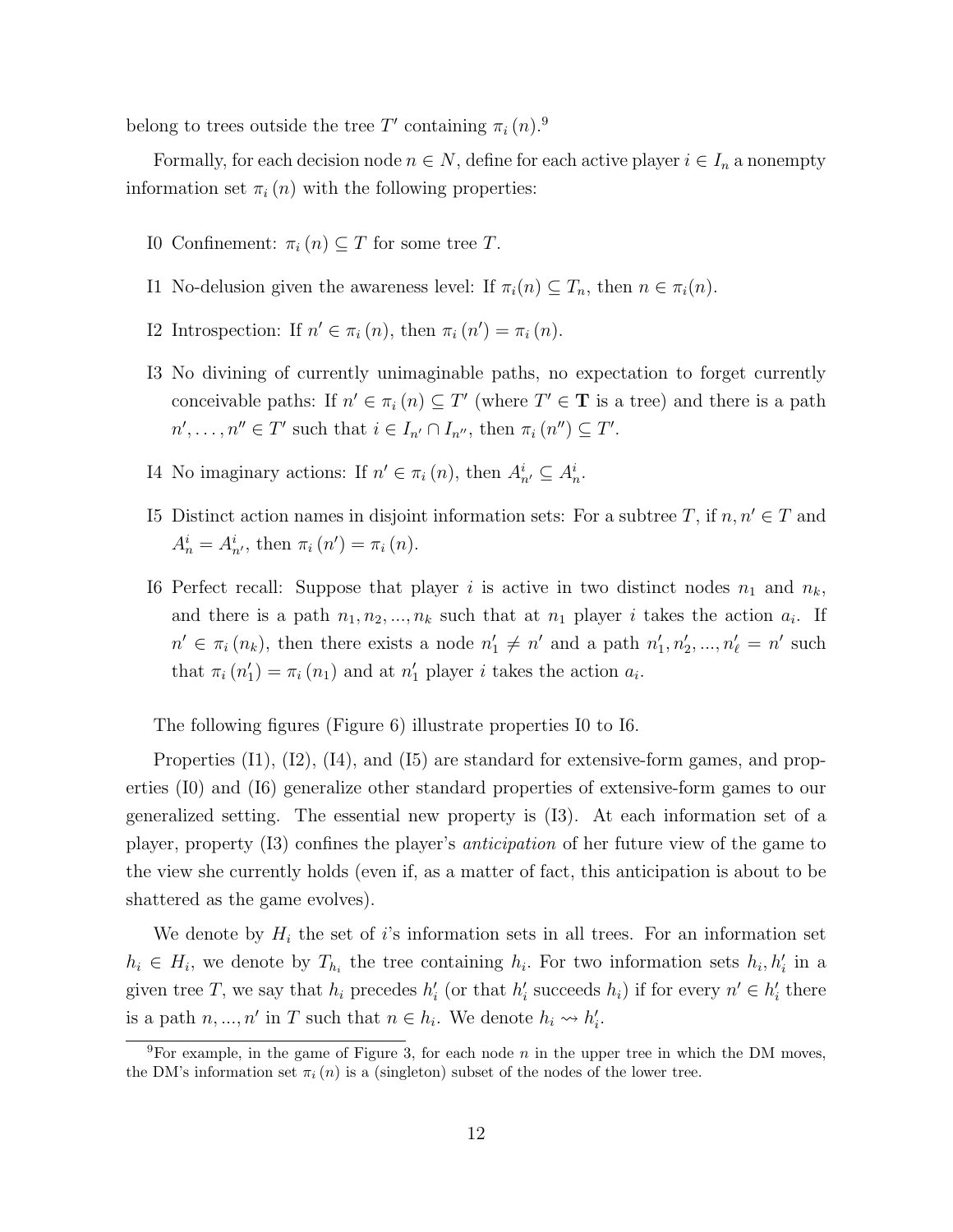Figure 6: Properties I0 to I6

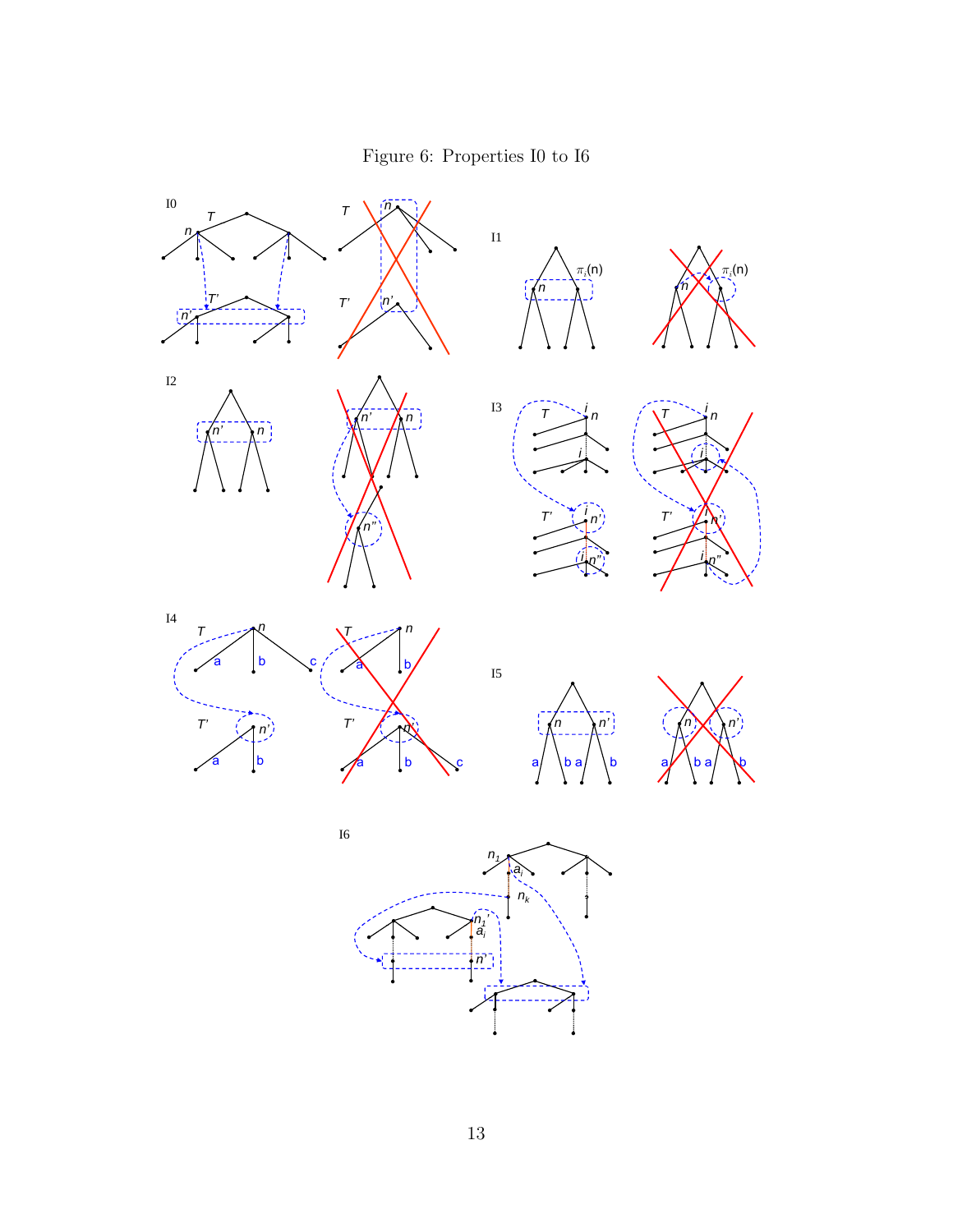**Remark 1** The following property is implied by I2 and I4: If  $n', n'' \in h_i$  where  $h_i = \pi_i(n)$ is an information set, then  $A_{n'}^i = A_{n''}^i$ .

Proof.  $\ell, n'' \in h_i$  where  $h_i = \pi_i(n)$  is some information set, then by introspection (I2) we must have  $\pi_i(n') = \pi_i(n'') = \pi_i(n)$ . Hence by (I4)  $A_{n'}^i \subseteq A_{n''}^i$  and  $A_{n''}^i \subseteq A_{n'}^i$ .  $\Box$ 

If  $n \in h_i$  we write also  $A_{h_i}$  for  $A_n^i$ .

Remark 2 Properties I0, I1, I2, and I6 imply no absent-mindedness: No information set  $h_i$  contains two distinct nodes  $n, n'$  on some path in some tree.

**Proof.** Suppose by contradiction that there exists an information set  $h_i$  with a node  $n \in h_i$  such that some other node in  $h_i$  precedes n in the tree  $T_n$ . Denote by  $n'$  the first node on the path from the root to n that is also in  $h_i$ . By I1 we have  $n' \in \pi_i(n') = h_i = \pi_i(n)$ , and by perfect recall I6 there exists a path  $n'' = n'_1, ..., n'_\ell = n'$ , such that at n'' player i had the same state of mind as in n', i.e.,  $\pi_i(n'') = \pi_i(n')$ . By I1, we have  $n'' \in \pi_i(n'') = \pi_i(n') = h_i$  and  $n''$  is a predecessor of  $n'$ , a contradiction.

The perfect recall property I6 and Remark 2 guarantee that with the precedence relation  $\rightsquigarrow$  player *i*'s information sets  $H_i$  form an arborescence: For every information set  $h'_i \in H_i$ , the information sets preceding it  $\{h_i \in H_i : h_i \leadsto h'_i\}$  are totally ordered by  $\rightsquigarrow$ .

For trees  $T, T' \in \mathbf{T}$  we denote  $T \rightarrow T'$  whenever for some node  $n \in T$  and some player  $i \in I_n$  it is the case that  $\pi_i(n) \subseteq T'$ . Denote by  $\hookrightarrow$  the transitive closure of  $\rightarrow$ . That is,  $T \hookrightarrow T''$  if and only if there is a sequence of trees  $T, T', \ldots, T'' \in \mathbf{T}$  satisfying  $T \rightarrowtail T' \rightarrowtail \cdots \rightarrowtail T''.$ 

# 2.3 Generalized Games

A generalized extensive-form game  $\Gamma$  consists of a partially ordered set **T** of subtrees of a tree  $\bar{N}_0$  satisfying properties 1-3 above, along with information sets  $\pi_i(n)$  for every  $n\in T,$   $T\in \mathbf{T}^{-}$  and  $i\in I_{n},$  satisfying properties I0-I6 above.

For every tree  $T \in \mathbf{T}$ , the T-partial game is the partially ordered set of trees including T and all trees T' in  $\Gamma$  satisfying  $T \hookrightarrow T'$ , with information sets as defined in  $\Gamma$ . A Tpartial game is a generalized game, i.e., it satisfies all properties 1-3 and I0-I6.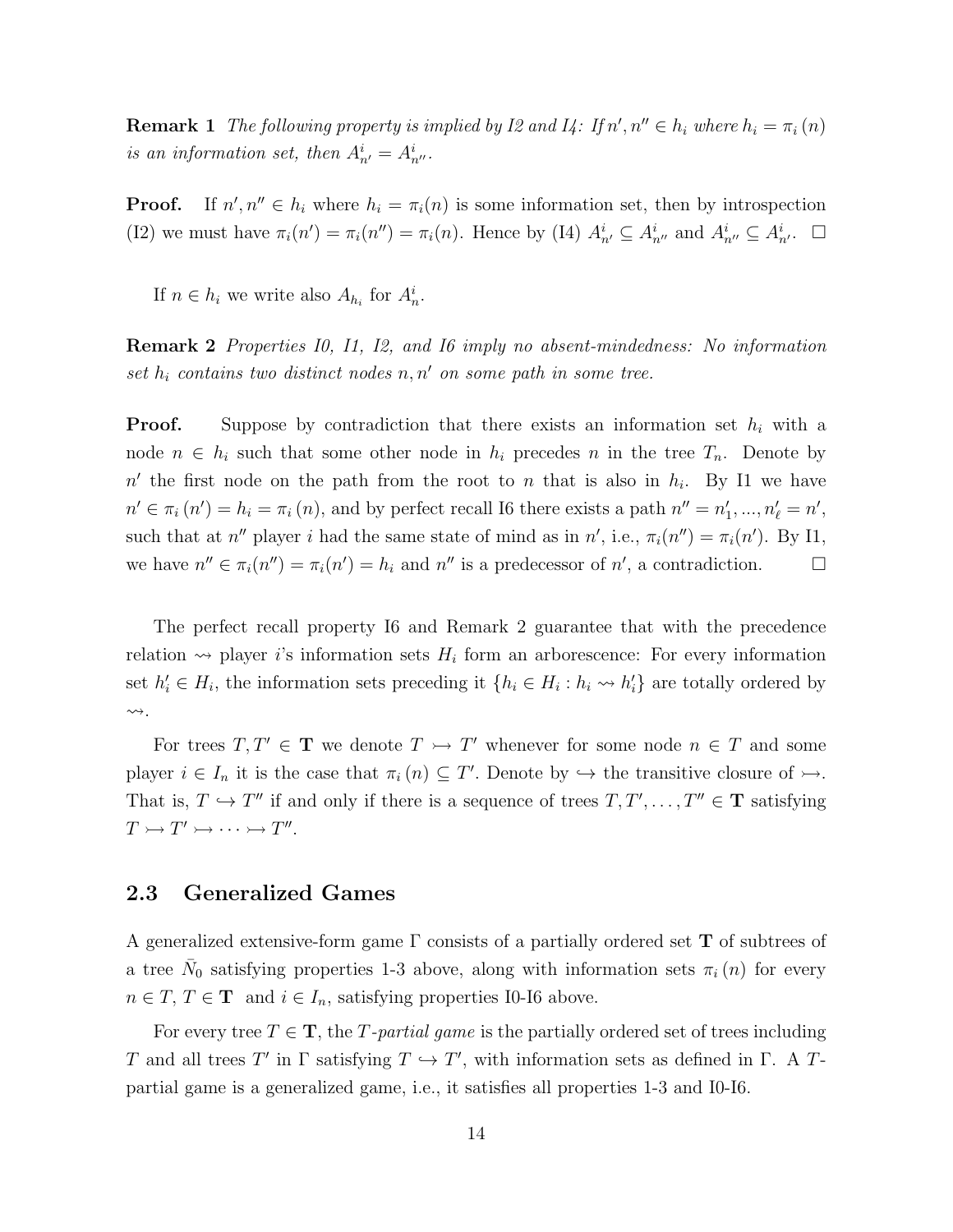We denote by  $H_i^T$  the set of *i*'s information sets in the T-partial game.

For example, for the generalized game  $\Gamma$  in Figure 5, the tree  $\bar{N}_0$  appears below in Figure 7.  $\bar{N}_0$  starts by nature choosing between  $\gamma_0$  (following which  $a_0$  is the optimal action for both players),  $\gamma_1$  (following which  $a_1$  is optimal for both) or  $\gamma'_1$  (following which  $a_0$  is optimal for the Decision Maker (DM) but suboptimal for the Expert  $(E)$ ).



paths of the game is not  $\bar{N}_0$  but rather  $T_1$ , which appears in the upper left part of Figure 5. wer,  $\bar{N}_0$  is none of the trees in  $\mathbf{T} = \{T_1, T_2, T_3\}$  of  $\Gamma$ , and hence  $\bar{N}_0$  does ver, in the generalized  $\alpha$  $\mathbf{a}$ in Figure 5.  $\sim$ <sup>4</sup> However, in the generalized game Γ of Figure 5 the tree which represents the physical Moreover,  $\bar{N}_0$  is none of the trees in  $\mathbf{T} = \{T_1, T_2, T_3\}$  of  $\Gamma$ , and hence  $\bar{N}_0$  does not appear

 $_{\rm{movo}}$  announces  $^6$ 10,0, announces  $\mu$ <sub>1</sub>  $\mu$ <sup>1</sup> and  $\mu$ <sup>1</sup> In  $T_1$  if the Expert, after learning nature's move, announces '0', the DM is unaware of the fact that nature could have chosen  $\gamma_1$ . The DM's frame of mind is hence represented by the tree  $T_3$  at the bottom of Figure 5. According to the DM's conception there she does not miss any information, and her information set is a singleton. This single node is  $\sigma$  from  $T$ , downwe (and hence the two arrows going from  $T_1$  downwards to that singleton in  $T_3$ ). Moreover, also the unique node considered as possible by the DM at  $T_1$  after hearing the message '0' under this frame of mind  $T_3$ , by which only  $\gamma_0$  is feasible, the DM conceives that she would have a singleton information set in  $T_3$  even if E were to announce '1'.

The truth of the matter, as portrayed in the tree of physical paths  $T_1$ , is different. If E announces '1', the DM gets to believe that nature could have chosen not between  $\gamma_0$ and  $\gamma_1$  (as was actually the case) but rather between  $\gamma_0$  and  $\gamma'_1$ . This is portrayed by the fact that after hearing '1' in  $T_1$ , the nodes that the DM considers as possible are in  $T_2$ , the tree in the upper-right part of Figure 5. The information set of the DM in  $T_2$  after hearing '1' contains two nodes, corresponding to the two possible choices of nature that the DM considers as possible there,  $\gamma_0$  and  $\gamma'_1$ .

Moreover, in this state of mind the DM is surprised, in the sense that she realizes that had she heard '0' from the Expert, she would not suspect that nature could choose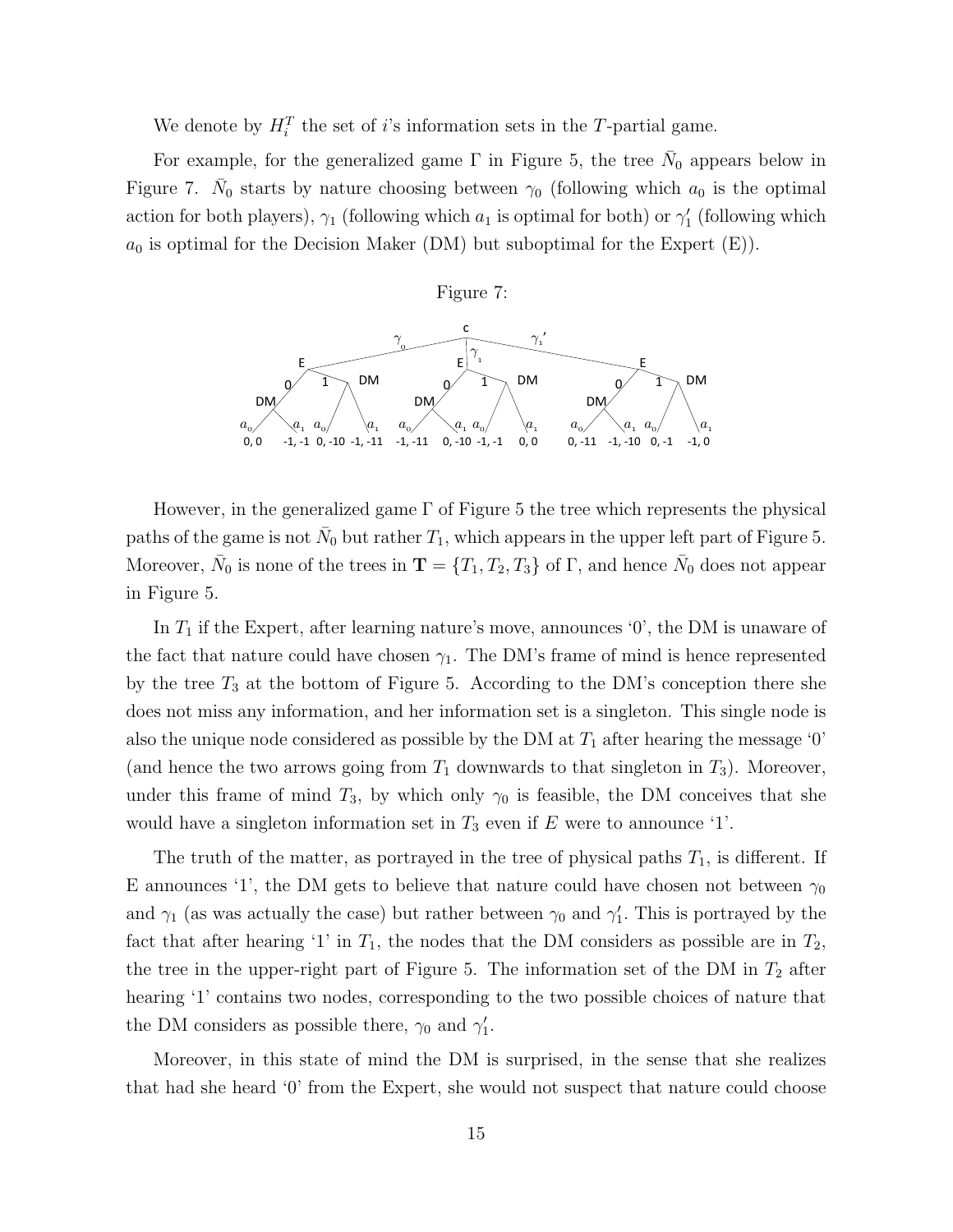anything beyond  $\gamma_0$ . This is reflected by the fact that in  $T_2$ , the information set of the DM had she heard '0' is contained in  $T_3$ .

The T<sub>1</sub>-partial game is the entire game  $\Gamma$  with the set of trees  $\{T_1, T_2, T_3\}$ . The  $T_2$ -partial game consists only of the trees  $\{T_2, T_3\}$ . The  $T_3$ -partial game is a standard extensive-form game with the unique tree  $T_3$ .

### 2.4 Strategies

A (pure) strategy

$$
s_i \in S_i := \prod_{h_i \in H_i} A_{h_i}
$$

for player i specifies an action of player i at each of her information sets  $h_i \in H_i$ <sup>10</sup> Denote by

$$
S = \prod_{j \in I} S_j
$$

the set of strategy profiles in the generalized extensive-form game.

If  $s_i = (a_{h_i})_{h_i \in H_i} \in S_i$ , we denote by

$$
s_i(h_i) = a_{h_i}
$$

the player's action at the information set  $h_i$ .

With the strategy  $s_i$ , at node  $n \in N_i$  define the player's action at n to be  $s_i(\pi_i(n))$ . Thus, the strategy  $s_i$  specifies what player i does at each of her active nodes  $n \in N_i$ , both in case  $n \in \pi_i(n)$  and in case  $\pi_i(n)$  is a subset of nodes of a tree which is distinct from the tree  $T_n$  to which n belongs.

In a generalized game  $\Gamma$  only the tree  $T_1 \in \mathbf{T}$  represents the physical paths in the game; every other tree in T represents the subjective view of the feasible paths in the mind of a player, or the view of the feasible paths that a player believes that another player may have in mind, etc. Moreover, as the actual game in  $T_1$  evolves, a player may become aware of paths of which she was unaware earlier, and the way she views the game may alter as well.

$$
\prod_{h_i\in H_i}\Delta\left(A_{h_i}\right).
$$

<sup>10</sup>The set of behavioral strategies is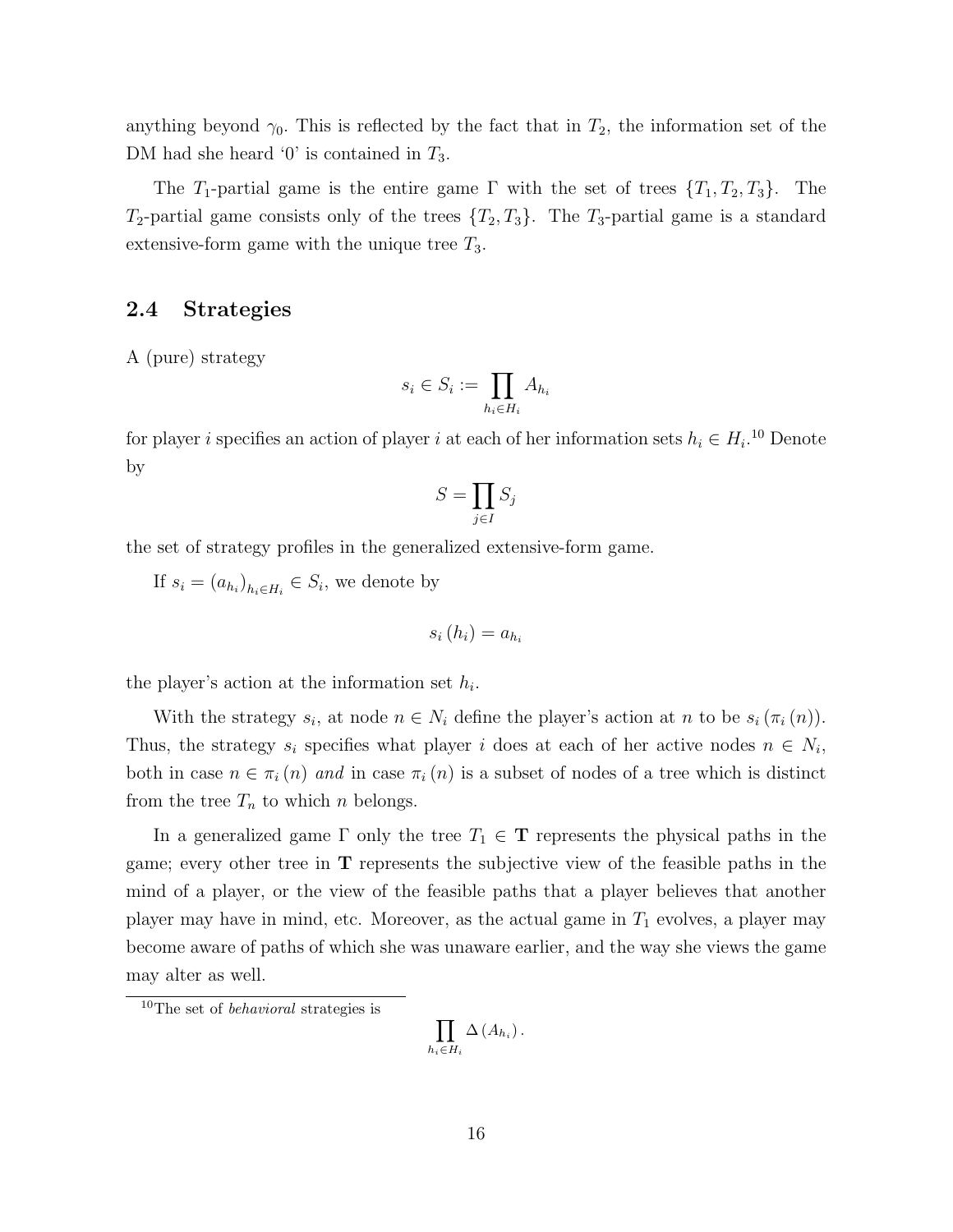Thus, in generalized extensive-form games, a strategy cannot be conceived as an ex ante plan of action. Formally, a strategy  $s_i$  of player i is a list of answers to the questions "what would the player do if  $h_i$  were the set of nodes she considered as possible?", for  $h_i \in H_i$ . This list of answers should be interpreted as follows. For every *given* frame of mind  $T \in \mathbf{T}$  that player i may entertain about the feasible paths (a frame of mind which i actually has at some node in the actual game tree  $T_1$ , or is *attributed* to i by player j at some node of  $T_1$  [at which j's frame of mind may be yet in another tree  $T' \in \mathbf{T}$ ], etc.),

- 1. for every information set  $\pi_i(n) \subseteq T$  the action  $s_i(\pi_i(n))$  should be interpreted as the action that player i actually takes at n under the strategy  $s_i$ , if and when n is reached; and
- 2. for every information set  $\pi_i(n'') \subseteq T'' \neq T$  the action  $s_i(\pi_i(n''))$  should be interpreted as the action that player i would have taken at  $n''$  if her frame of mind were  $T''$  rather than T. This means that when player j considers as possible that the node  $n''$  can be reached, j believes that under the strategy  $s_i$  player i would take the action  $s_i(\pi_i(n''))$  at  $n''$ , if and when  $n''$  were reached.

For a strategy  $s_i \in S_i$  and a tree  $T \in \mathbf{T}$ , we denote by  $s_i^T$  the strategy in the T-partial game induced by  $s_i$  (i.e.,  $s_i^T(h_i) = s_i(h_i)$  for every information set  $h_i$  of player i in the T-partial game). If  $R_i \subseteq S_i$  is some set of strategies of player i, denote by  $R_i^T$  the set of strategies induced by  $R_i$  in the T-partial game. The set of i's strategies in the T-partial game is thus denoted by  $S_i^T$ . Denote by  $S^T = \prod_{j \in I} S_j^T$  the set of strategy profiles in the T -partial game.

We say that a strategy profile  $s = (s_j)_{j \in I} \in S$  reaches a node  $n \in T$  if the players' actions  $s_j^T(\pi_j(n'))_{j\in I_{n'}}$  and nature's moves in the nodes  $n' \in T$  lead to n with a positive probability. Notice that by property (I4) ("no imaginary actions"),  $s_j^T(\pi_j(n'))_{j\in I}$  is indeed well defined: even if  $\pi_j(n') \notin T$  for some  $n' \in T$ , the action profile  $s_j^T(\pi_j(n'))_{j \in I_{n'}}$ is an action profile which is actually available in T to the active players  $j \in I_{n'}$  at n'.

We say that a strategy profile  $s \in S$  reaches the information set  $h_i \in H_i$  if s reaches some node  $n \in h_i$ .

We say that the strategy  $s_i \in S_i$  reaches the information set  $h_i$  if there is a strategy profile  $s_{-i} \in S_{-i}$  of the other players such that the strategy profile  $(s_i, s_{-i})$  reaches  $h_i$ . Otherwise, we say that the information set  $h_i$  is excluded by the strategy  $s_i$ .

Similarly, we say that the strategy profile  $s_{-i} \in S_{-i}$  reaches the information set  $h_i$  if there exists a strategy  $s_i \in S_i$  such that the strategy profile  $(s_i, s_{-i})$  reaches  $h_i$ .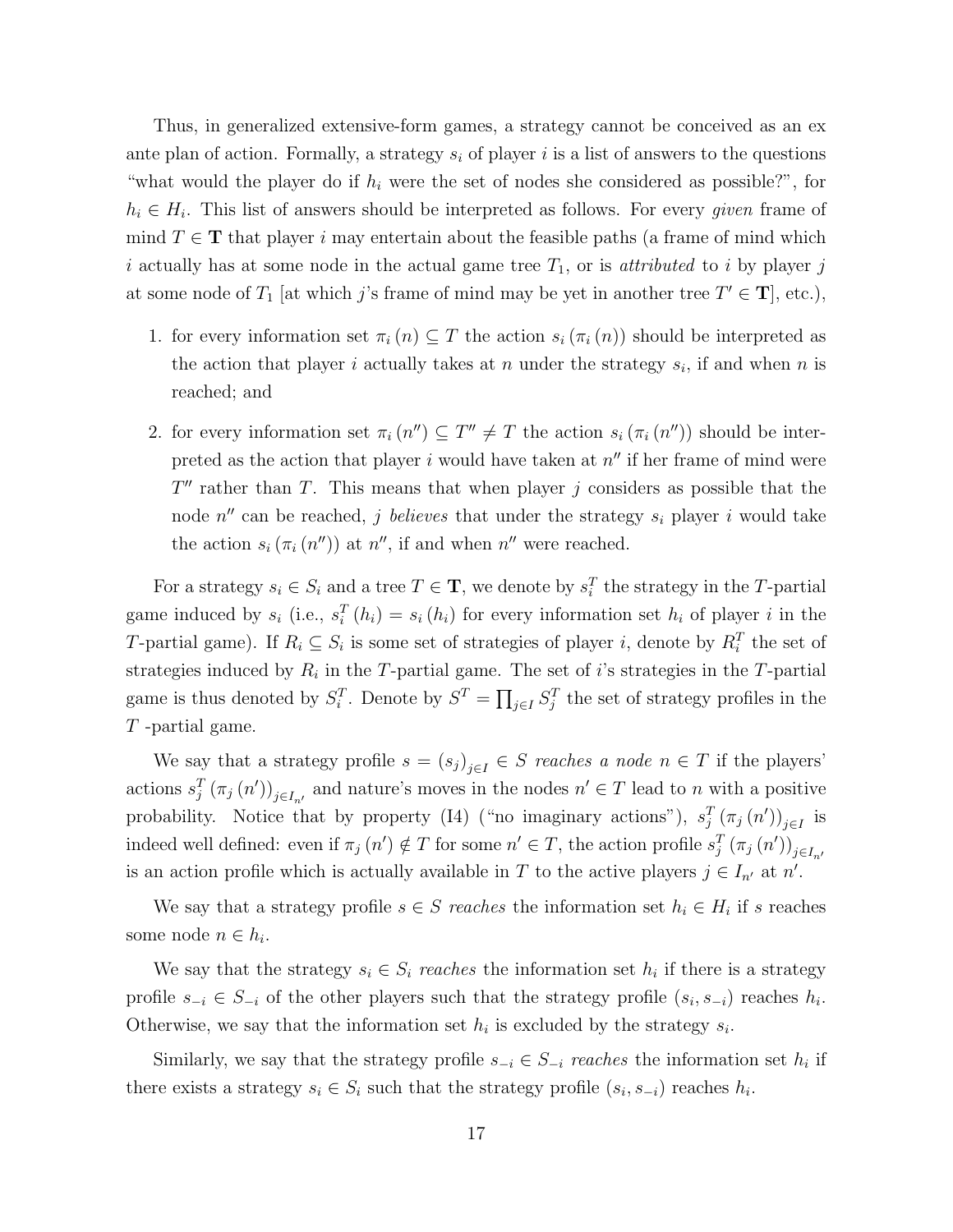As is the case also in standard games, for every given node, a given strategy profile of the players induces a distribution over terminal nodes in each tree, and hence an expected payoff for each player in the tree.

To exemplify the above definitions, consider again the game of Figure 5. The Expert (E) has two information sets in  $T_1$ , two information sets in  $T_2$ , and one information set in  $T_3$ . The following therefore describes a strategy  $s_E$  of the Expert: '0' after  $\gamma_0$  in  $T_1$ ; '1' after  $\gamma_1$  in  $T_1$ ; '0' after  $\gamma_0$  in  $T_2$ ; '1' after  $\gamma_1$  in  $T_2$ ; '0' after  $\gamma_0$  in  $T_3$ .

What about the DM? She has no information sets contained in  $T_1$  (!), one information set in  $T_2$  (with two nodes in it) and two singleton information sets in  $T_3$ . The following therefore describes a strategy  $s_{DM}$  of the DM: play  $a_0$  in every information set.

The profile of strategies  $(s_E, s_{DM})$  described above induces the following paths in  $T_1$ :

- 1. If nature chooses  $\gamma_0$ , the path is  $(\gamma_0, '0', a_0)$ . Notice that after  $\gamma_0$ , '0' in  $T_1$ , we read the choice of the DM by following the arrow that leads to her information set down in  $T_3$ , and check her choice with the strategy  $s_E$  there.
- 2. If nature chooses  $\gamma_1$ , the path is  $(\gamma_1, 1', a_0)$ . After  $\gamma_1, 1'$  in  $T_1$ , we read the choice of the DM by following the arrow that leads to her information set, which this time is in  $T_2$ .

Observe that the Expert is never actually (in  $T_1$ ) deluded to think that the strategic interaction is described by the  $T_2$ -partial game, nor is he ever actually (in  $T_1$ ) unaware so as to think that the strategic interaction is described by  $T_3$ . Thus, the moves of  $s_E$  in  $T_2$  (in particular after nature chooses  $\gamma'_1$ , which can never actually happen in reality, i.e., in  $T_1$ ) describe the DM's belief about the Expert's choice that led to her information set if she believes that the Expert is using the strategy  $s_E^{T_2}$  – the restriction of the strategy  $s_E$  to the  $T_2$ -partial game. Under any solution concept we would need indeed to analyze what the DM believes at her information set in  $T_2$  about the Expert's past actions that have led her to that information set, and those past moves are determined by a strategy of the expert in the  $T_2$ -partial game. This is the reason that we need to define a strategy at all the information sets of each player, including those in which he will never actually move: the latter parts of the strategy become the object of contemplation and analysis of the other player (or players) when they are deluded or unaware of parts of the actual game.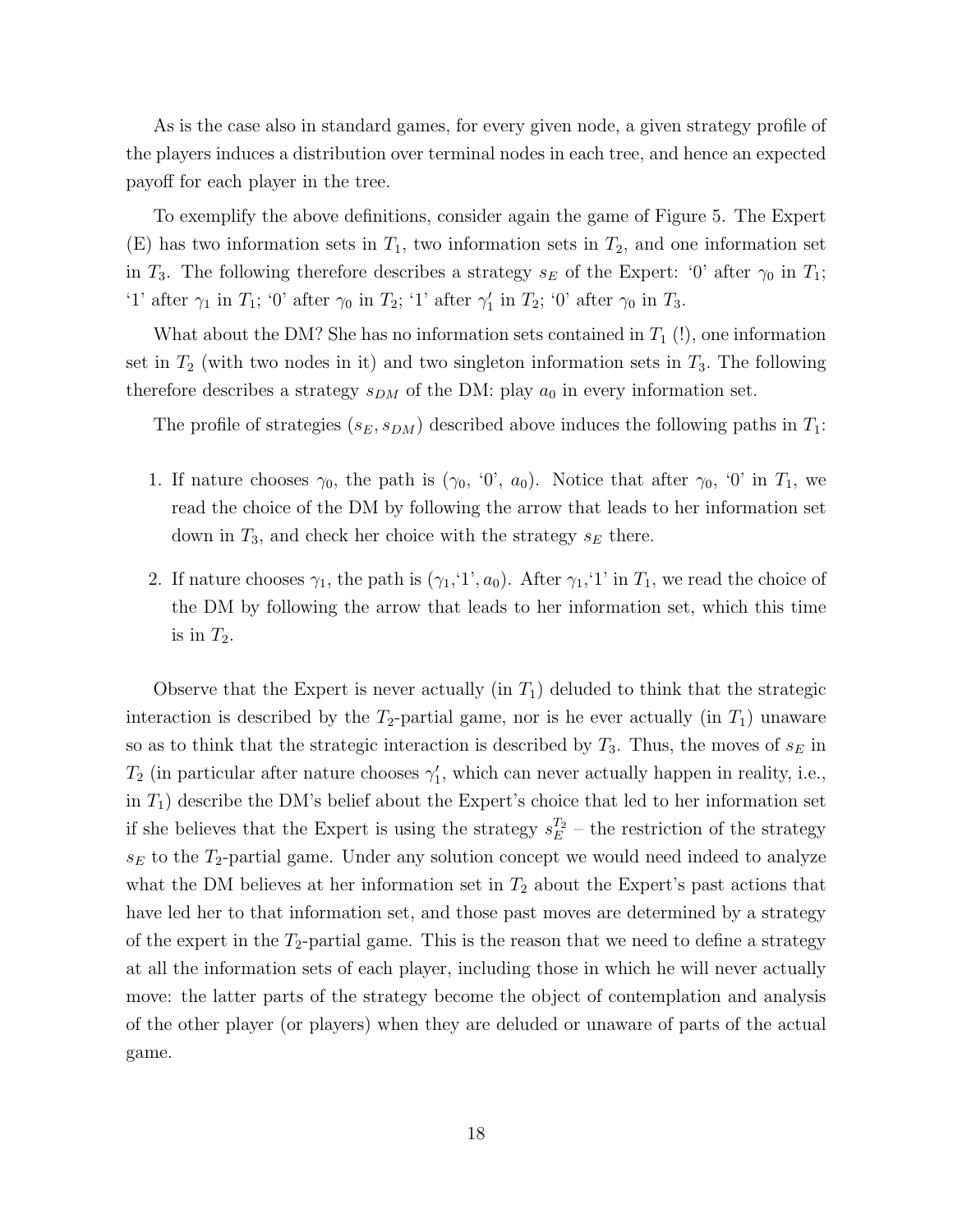### 2.5 Unawareness

Generalized games can describe many types of games with subjective reasoning. In a generalized game, a player cannot imagine that she can take an action which is physically unavailable to her (property I4), but at a given information set  $\pi_i(n)$  she can nevertheless imagine that in a succeeding information set she will have an action which is actually nowhere available in the tree  $T_n$  as in the example of Figure 8. Furthermore, she can imagine that along the path of play another player will forget the history of play, i.e., that at a later information set this other player will imagine he is playing in a game tree which is completely unrelated to the game tree he imagined at an earlier stage along the path.

Since our main motivation is to analyze games with unawareness rather than games with arbitrary kinds of subjective reasoning, it is worthwhile spelling out additional properties of generalized games in which the only reason for players' misconception of the game is (differing) unawareness of available actions. In extensive-form games with unawareness the set of trees T forms a join semi-lattice under the inclusion partial order relation  $\prec$ . The maximal tree in this join semi-lattice is the modeler's objective description of feasible paths of play.

The following additional properties parallel properties of static unawareness structures in Heifetz, Meier, and Schipper  $(2006).$ <sup>11</sup>

- U0 Confined awareness: If  $n \in T$  and  $i \in I_n$ , then  $\pi_i(n) \subseteq T'$  with  $T' \preceq T$ .
- U1 Generalized reflexivity: If  $T' \preceq T$ ,  $n \in T$ ,  $\pi_i(n) \subseteq T'$  and  $T'$  contains a copy  $n_{T'}$  of *n*, then  $n_{T'} \in \pi_i(n)$ .
- U2 Introspection: If  $n' \in \pi_i(n)$ , then  $\pi_i(n') = \pi_i(n)$ . (I.e., property I2.)
- U3 Subtrees preserve awareness: If  $n \in T'$ ,  $n \in \pi_i(n)$ ,  $T \preceq T'$ , and T contains a copy  $n_T$  of n, then  $n_T \in \pi_i(n_T)$ .
- U4 Subtrees preserve ignorance: If  $T \preceq T' \preceq T''$ ,  $n \in T''$ ,  $\pi_i(n) \subseteq T$  and T' contains the copy  $n_{T'}$  of n, then  $\pi_i(n_{T'}) = \pi_i(n)$ .
- U5 Subtrees preserve knowledge: If  $T \preceq T' \preceq T''$ ,  $n \in T''$ ,  $\pi_i(n) \subseteq T'$  and T contains the copy  $n_T$  of n, then  $\pi_i(n_T)$  consists of the copies that exist in T of the nodes of

<sup>&</sup>lt;sup>11</sup>The number of each property corresponds to the respective property in Heifetz, Meier, and Schipper (2006).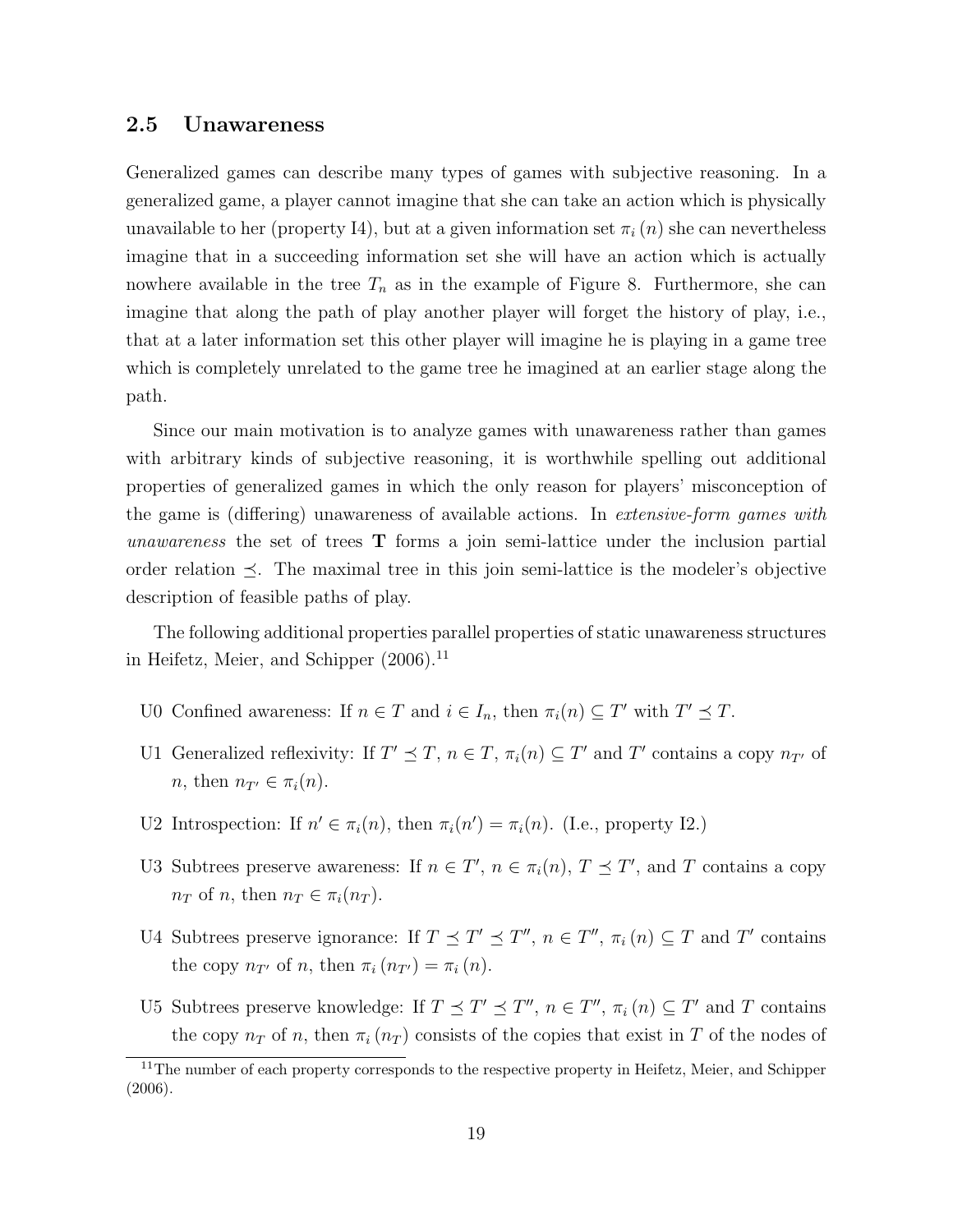$\pi_i(n)$ .

The following remark is analogous to Remark 3 in Heifetz, Meier, and Schipper (2006).

Remark 3 U5 implies U3.

**Proof.** If  $n \in T'$ ,  $n \in \pi_i(n)$ ,  $T \preceq T'$ , and T contains a copy  $n_T$  of n, then by U5  $\pi_i(n_T)$ must consist of the copies that exist in T of the nodes of  $\pi_i(n)$ . Since by assumption  $n \in \pi_i(n)$  and the copy  $n_T$  exists in T, we must have  $n_T \in \pi_i(n_T)$ .

Remark 4 U0 implies I0. U1 implies I1.

**Remark 5** U0 is equivalent to 10 and  $T \rightarrow T'$  implies  $T' \preceq T$ .

**Proof.** IO and  $T \rightarrow T'$  implies  $T' \preceq T$  are equivalent to if there exists  $n \in T$  and  $i \in I_n$ such that  $\pi_i(n) \subseteq T'$  then T  $\prime \preceq T$ .

All these properties are static properties in the sense that they relate nodes in one tree with copies of those nodes in another tree. One may wonder about dynamic properties of unawareness. The following property states that a player can not become unaware during the play.

DA Awareness may only increase along a path: If there is a path  $n, \ldots, n'$  in some subtree T'' such that player i is active in n and  $n'$ , and  $\pi_i(n) \subseteq T$  while  $\pi_i(n') \subseteq T'$ , then  $T' \succeq T$ .

Perfect recall and confined awareness imply that awareness may only increase along a path.

Remark 6 U0 and I6 imply DA.

**Proof.** Suppose  $n, ..., n'$  is path in T'' such that  $i \in I_n \cap I_{n'}$ ,  $\pi_i(n) \subseteq T$  while  $\pi_i(n') \subseteq T'$ . Then by the nonemptyness of  $\pi_i(n')$  there exists  $n'' \in \pi_i(n')$ . For this  $n''$  there is by I6 a path  $n'_1, ..., n'_\ell = n''$  in T' such that  $\pi_i(n'_1) = \pi_i(n)$ . By U0, we have  $T \preceq T'$  $\Box$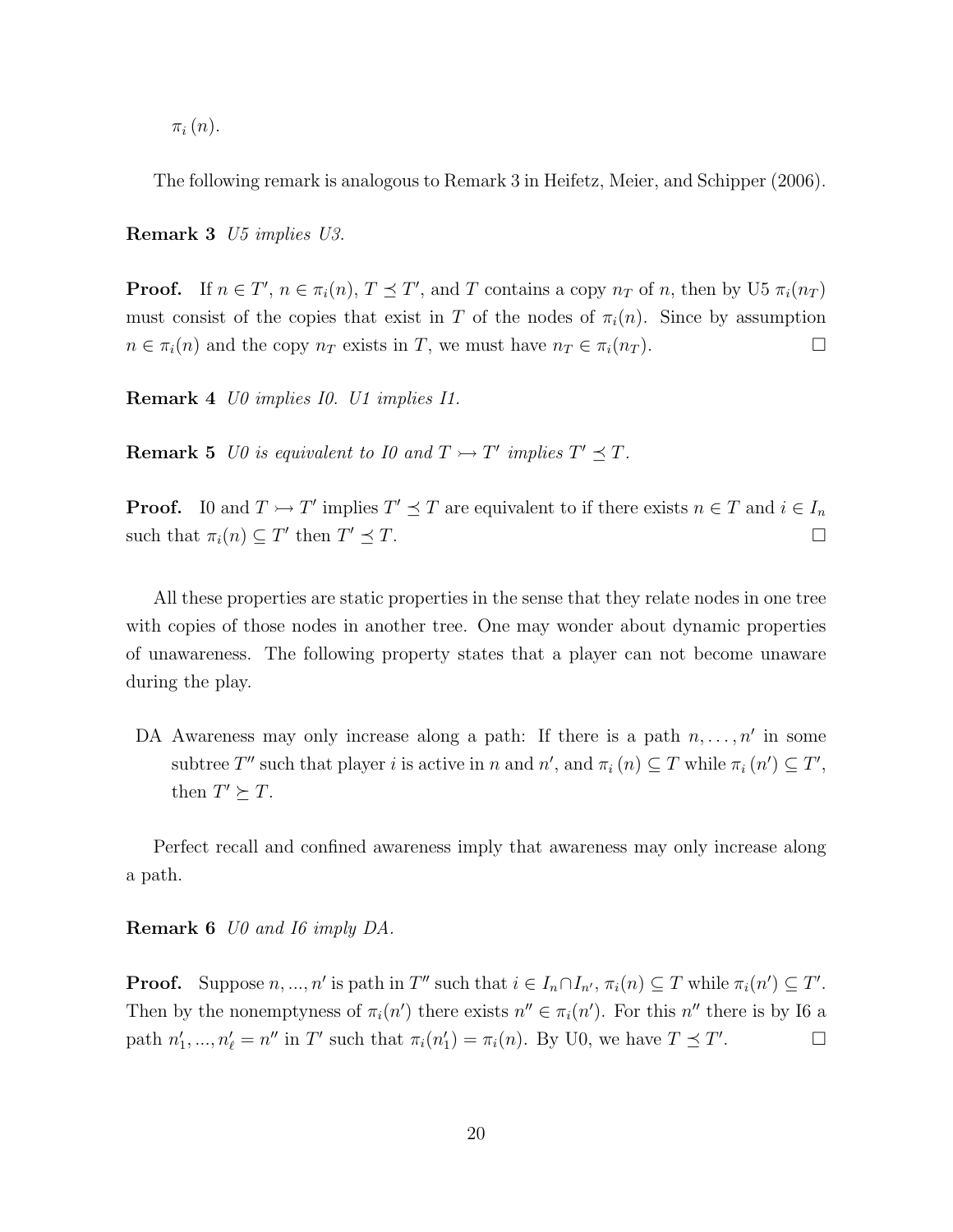### 2.6 Awareness of Unawareness

In some strategic situations a player may be aware of her unawareness in the sense that she is suspicious that *something* is amiss without being able to conceptualize this 'something'. Such a suspicion may affect her payoff evaluations for actions that she knows are available to her. More importantly, she may take actions to investigate her suspicion if such actions are physically available.

To model awareness of unawareness some of the trees may include imaginary actions as placeholders for actions that a player may be unaware of and terminal nodes/evaluations of payoffs that reflect her awareness of unawareness. (The approach of modeling awareness of unawareness by "imaginary moves" was proposed by Halpern and Rêgo, 2006.)



Figure 8: Game form with awareness of unawareness

Consider the example in Figure 8. There are two players with a common interest. The payoffs at the terminal nodes in each tree correspond to the payoffs to each player. Player 1 is a professor of player 2, a doctoral student. The doctoral student has to choose a topic for his dissertation. He can conceive of two topics, topic  $a$  and topic  $b$ . This is modeled in the lowest tree,  $T_3$ . Before he selects his topic, the professor can intervene or keep silent. If she intervenes, she could simply suggest a topic to the student. Or, she could point the student to a book and suggest to him to read it in anticipation of finding a suitable topic. Before reading it, the student does not anticipate of what he will become aware upon reading it. Yet, he suspects that he will become aware of *something*. This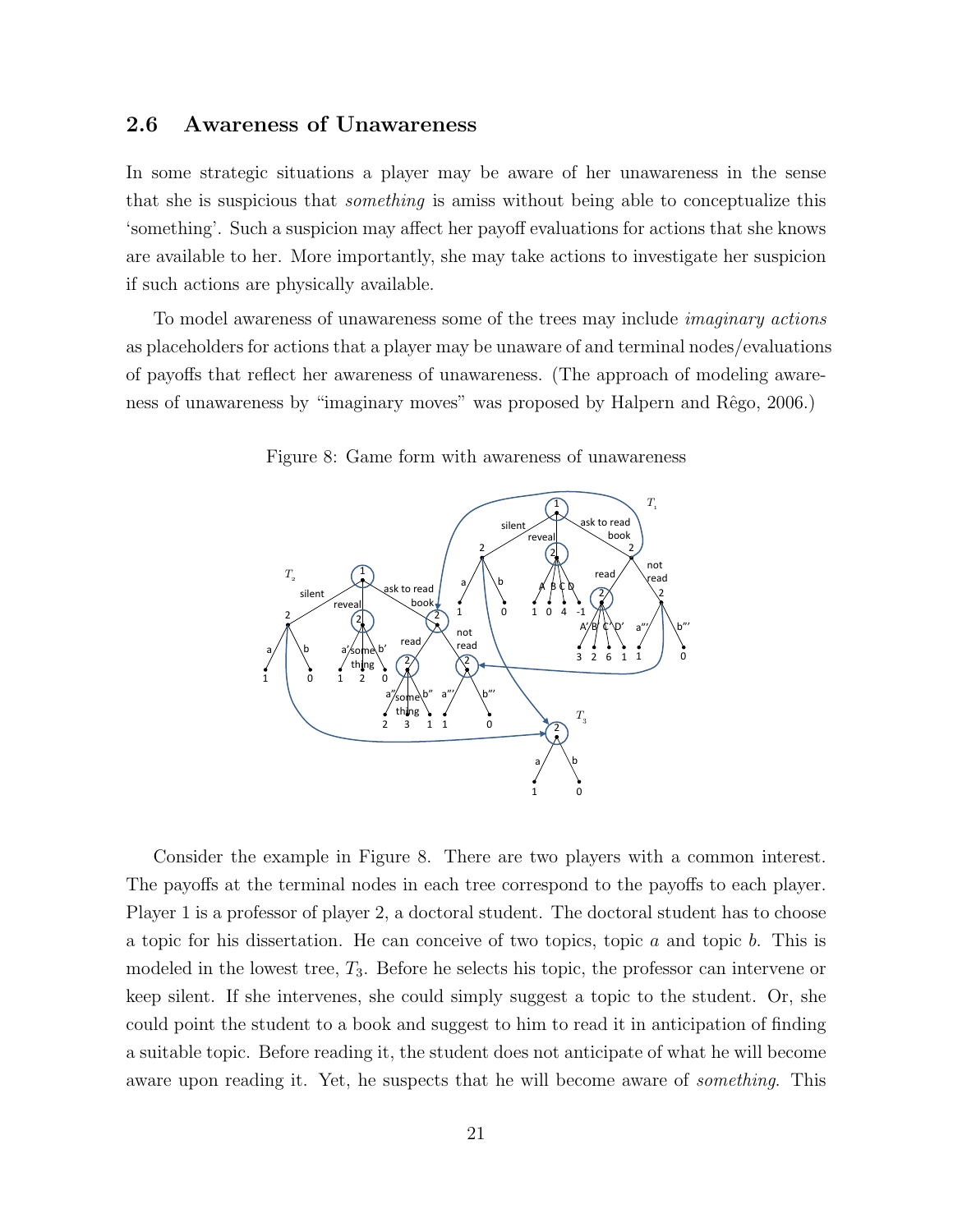is modeled in the upper left tree,  $T_2$ . Moreover, he realizes that he benefits more from reading the book than if the professor were to simply tell him this *something*. The payoffs upon reading are increased by 1. When the student reads the book, he becomes aware of two additional topics, one of them,  $D'$ , is strictly worse than any previously conceived topic and one topic,  $C'$ , is much more promising than any previously conceived topic. Moreover, he realizes that reading the book was actually more beneficial to him than anticipated before as all payoffs upon reading are increased by 2 in upper right tree,  $T_1$ . Note that before the student decides whether or not to read the book, he is not modeled as anticipating to be in the upper right tree  $T_1$ , because he cannot conceptualize the nature of dissertation topics he discovers upon reading the book.

As before, a strategy of a player ascribes an available action at each of his information sets in all trees. The strict dominant action of player 1 in both of her information sets is to suggest reading the book. (Recall that players have a common interest; the payoffs at terminal nodes are each player's payoffs.) Moreover, since the student realizes that reading is beneficial, the unique extensive-form rationalizable outcome corresponds to the terminal node in  $T_1$  that is reached by the path in which the professor suggests reading the book, the student indeed reads, and after reading chooses topic  $C'$ .

The generalized extensive-form game in Figure 8 does not satisfy all properties of unawareness of Section 2.5. For instance, at the node after player 1 asked player 2 to read the book in tree  $T_1$ , player 2's information set is in tree  $T_2$ . But  $T_2$  is not a subtree of  $T_1$ . Thus, property U0 is violated. Modeling awareness of unawareness requires our more general framework of generalized extensive-form games.

# 2.7 The Connection to Standard Extensive-Form Games

Harsanyi (1967) showed how to transform games with asymmetric information into games with imperfect information about a move of nature. Can a similar idea be used to transform any generalized extensive-form game into a standard extensive-form game? Given a generalized extensive-form game  $\Gamma$  with a partially ordered set of trees  $\mathbf{T}$ , one could define the transformation of  $\Gamma$  to be the extensive-form game with an initial move of nature, in which nature chooses one of the trees in T.

Notice, however, that the resulting structure would not be a standard extensive-form game. To see this, notice that every standard extensive-form game has the following property (E): the equivalence class of nodes in which a player considers as possible a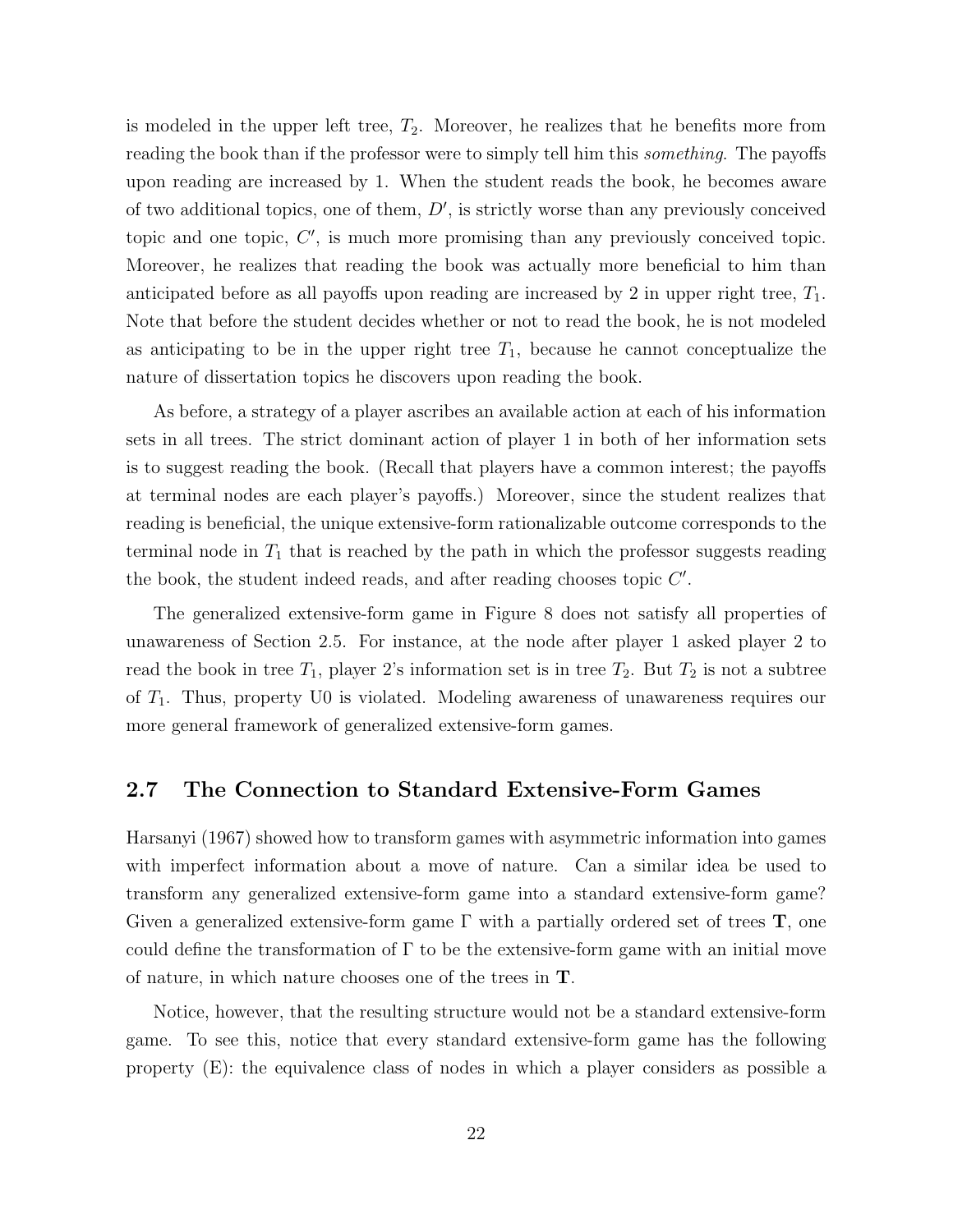given possibility set of nodes is identical with that possibility set; this set is called an information set of the player, and in all of its nodes the player has the same set of available actions. In contrast, in the transformation considered above for games with misperceptions, this equivalence class may be a *strict super-set* of the possibility set. For example, when the generalized game in Figure  $9(a)$  is transformed so as to have an initial move of nature, the possibility set for the (unique) player is the right node, while the equivalence class contains both the right and left node.





Thus, if after adding the initial move of nature the information sets are defined to be synonymous with the possibility sets, the resulting game would be non-standard, because for some information set there may be additional nodes *outside it* in which the player considers it as possible (as in Figure  $9(b)$ , where in the left node the player considers only the right node as possible). If, in contrast, we choose the alternative definition, by which an information set is the equivalence class in which a player has a particular set of nodes that she considers as possible, the resulting game would again be non-standard, this time because the actions available to the player in the nodes of a given information set might not be identical across these nodes (as in Figure  $9(c)$ , where in the left node the player has more available actions than in the right node, even though both are within the same information set). $^{12}$ 

There is also another aspect that prevents the above transformation from yielding a standard extensive-form game. In a standard extensive-form game each player has

<sup>&</sup>lt;sup>12</sup>In this example of a game with a single player who is unaware of her action c, one could obviously describe the game simply as a single-person decision problem between  $a$  and  $b$ . This would not be possible, however, in more complex games like the one in Figure 2. There, one cannot do away with any of the nodes in the upper tree or in the lower tree; if these two trees are joined by a preceding move of nature, then when player 1 doesn't tell player 2 about the Mozart concert, player 2's information set becomes non-standard.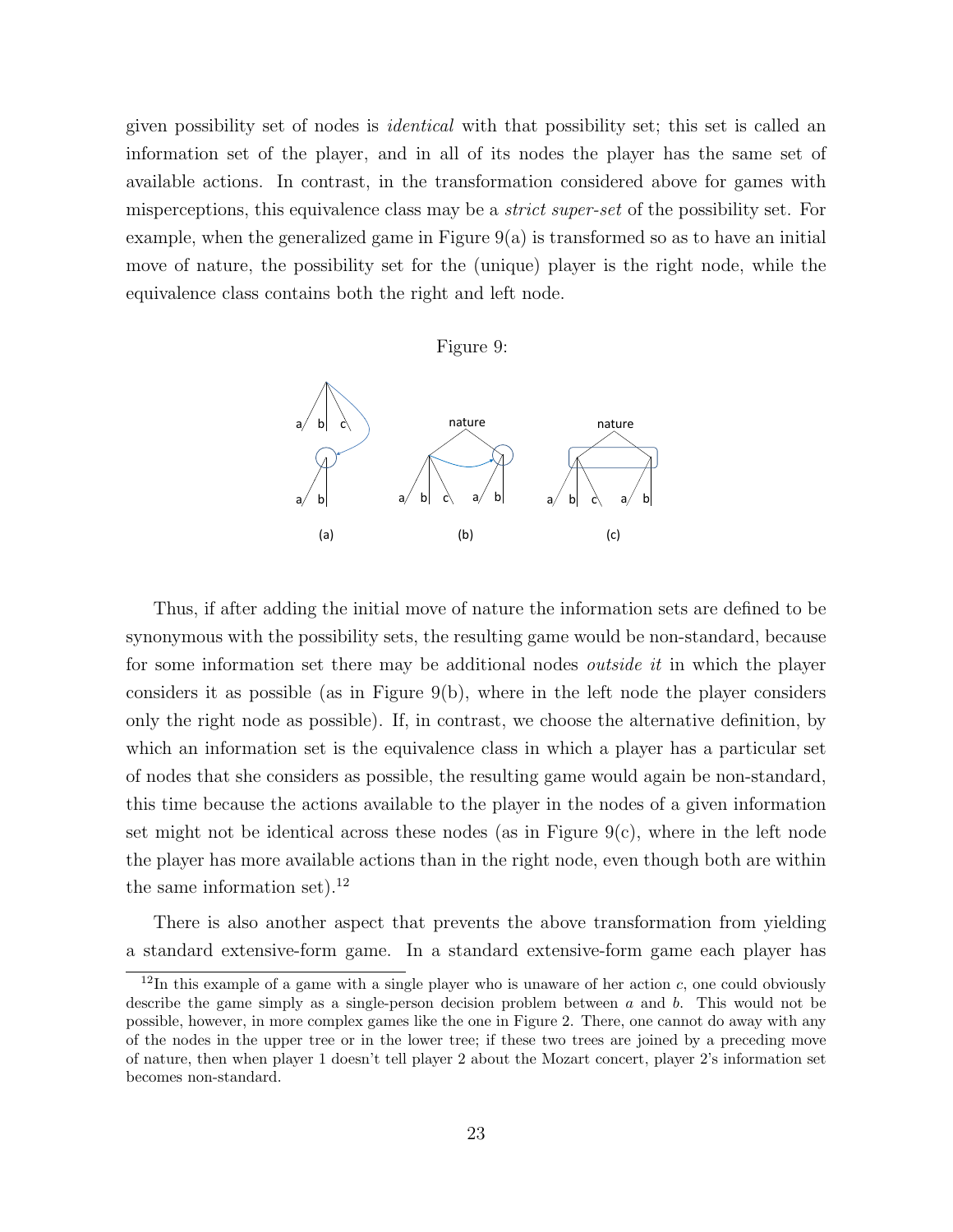a full-support prior on the moves of nature.<sup>13</sup> Using Bayes rule, the player therefore has a well-defined belief about nature at each stage of the game. In contrast, in the above transformation each player ascribes probability 1 only to one of the initial moves of nature; moreover, along the path of play the player may switch completely the move of nature in which she confides even if nothing in the path of play itself imposed such a switch. Such a switch corresponds to a node in the generalized game in which the player is defined as becoming aware of new aspects of the dynamic interaction; such an increase of awareness may occur even when the physical path of play per se did not imply a surprise, and may have also been compatible with the player's previous conception of the game. Thus, if we do add an initial move of nature to connect the trees of the generalized game, the player's (evolving) belief about nature cannot be encapsulated within an initial probabilistic belief about nature, and must be represented explicitly by a belief system as part of the definition of the game.

Adding an initial move of nature has a further conceptual drawback. In classical extensive-form games the implicit assumption is that the players understand the entire structure of the dynamic interaction as embodied in the game tree.<sup>14</sup> Assigning probability zero to some move of nature is still compatible with realizing what could have happened if this zero-probability move were nevertheless to materialize. This is conceptually distinct from being completely unaware of a subset of paths in the game, and it is the latter concept that we want to model here. Moreover, as we have seen in the example of the introduction (Figures 3 and 4), it may lead to behavioral predictions different from unawareness.

Thus, standard extensive-form games are neither technically fit (without further generalization) for modeling behavior under dynamic misperceptions and unawareness, nor do they convey the appropriate conceptual apparatus for modeling such interactions, hence the need for our definition of generalized games.

<sup>&</sup>lt;sup>13</sup>Moreover, in the classical definition of an extensive-form game the priors of the different players about nature are actually identical, i.e., the players have a common prior about nature.

<sup>14</sup>For instance, Myerson (1991, p. 4) puts forward explicitly the tenet that game theory deals with intelligent players, where "a player in the game is *intelligent* if he knows everything that we know about the game and he can make any inference about the situation that we can make."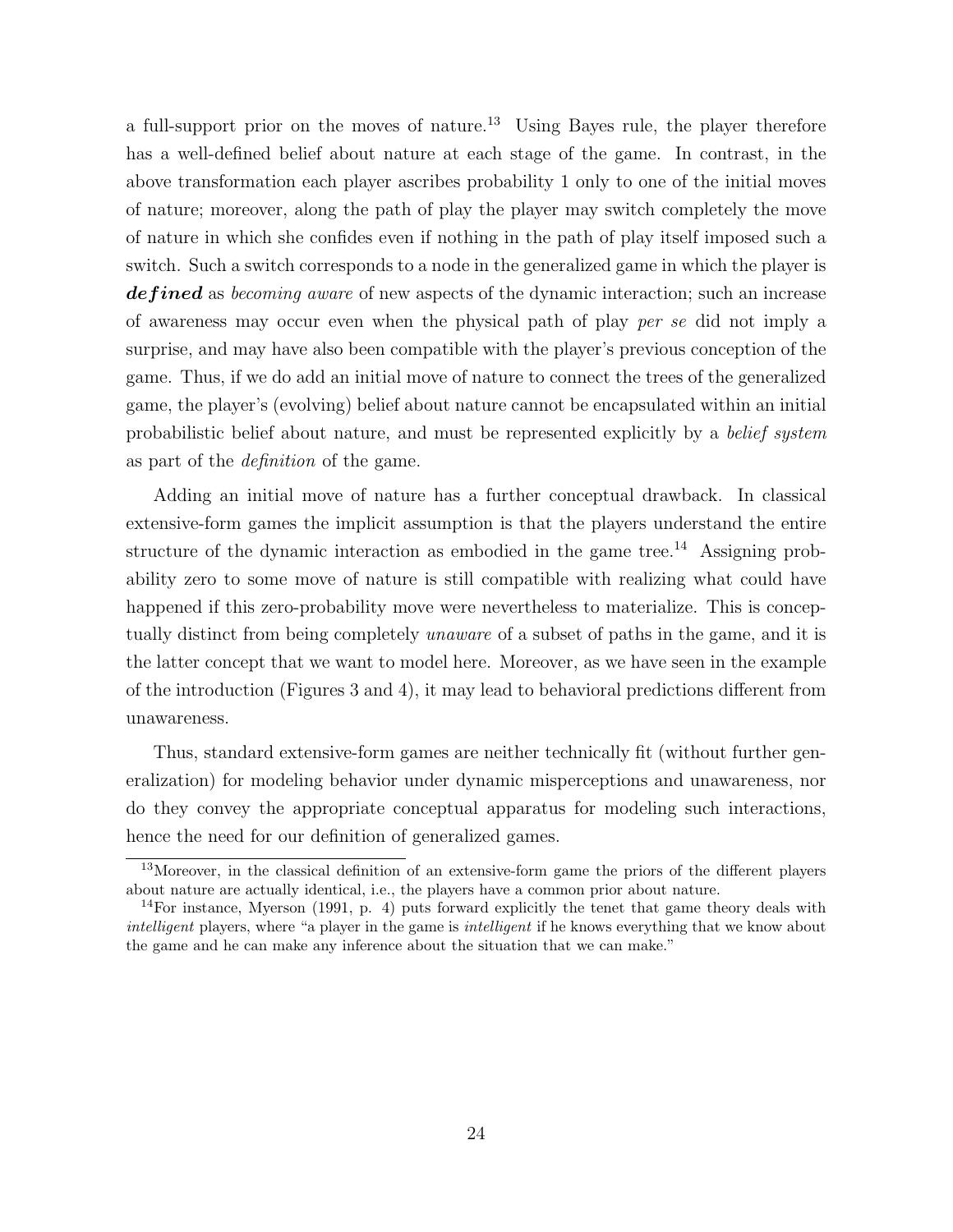# 3 Extensive-Form Rationalizability

Pearce (1984) defined extensive-form (correlated) rationalizable strategies by a procedure of an iterative elimination of strategies (see also Battigalli, 1997). The idea behind the definition involves a notion of forward induction. In generic perfect-information games, extensive-form rationalizable strategy profiles yield the backward induction outcome, though they need not be subgame-perfect equilibrium strategies (Reny 1992, Battigalli 1997, Chen and Micali, 2011, Perea, 2012). In what follows we extend this definition to generalized extensive-form games.

A belief system of player i

$$
b_i = (b_i (h_i))_{h_i \in H_i} \in \prod_{h_i \in H_i} \Delta \left( S_{-i}^{T_{h_i}} \right)
$$

is a profile of beliefs - a belief  $b_i(h_i) \in \Delta\left(S_{-i}^{T_{h_i}}\right)$  about the other players' strategies in the  $T_{h_i}$ -partial game, for each information set  $h_i \in H_i$ , with the following properties

- $b_i(h_i)$  reaches  $h_i$ , i.e.,  $b_i(h_i)$  assigns probability 1 to the set of strategy profiles of the other players that reach  $h_i$ .
- If  $h_i$  precedes  $h'_i$  ( $h_i \leadsto h'_i$ ) then  $b_i$  ( $h'_i$ ) is derived from  $b_i$  ( $h_i$ ) by Bayes rule whenever possible.

Denote by  $B_i$  the set of player i's belief systems.

For a belief system  $b_i \in B_i$ , a strategy  $s_i \in S_i$  and an information set  $h_i \in H_i$ , define player *i*'s expected payoff at  $h_i$  to be the expected payoff for player *i* in  $T_{h_i}$  given  $b_i(h_i)$ , the actions prescribed by  $s_i$  at  $h_i$  and its successors, assuming that  $h_i$  has been reached.

We say that with the belief system  $b_i$  and the strategy  $s_i$  player i is sequentially *rational* at the information set  $h_i \in H_i$  if either  $s_i$  doesn't reach  $h_i$  or there exists no strategy  $s'_i$  which is distinct from  $s_i$  only at  $h_i$  and/or at some of  $h_i$ 's successors in  $T_{h_i}$  and yields player i a higher expected payoff in the  $T_{h_i}$ -partial game given the belief  $b_i(h_i)$ on the other players' strategies  $S_{-i}^{T_{h_i}}$ .

We now turn to define extensive-form rationalizability in generalized extensive-form games. The following definition generalizes Battigalli's (1997) definition of (correlated) extensive-form strategies, which he proved to be equivalent to that of Pearce (1984).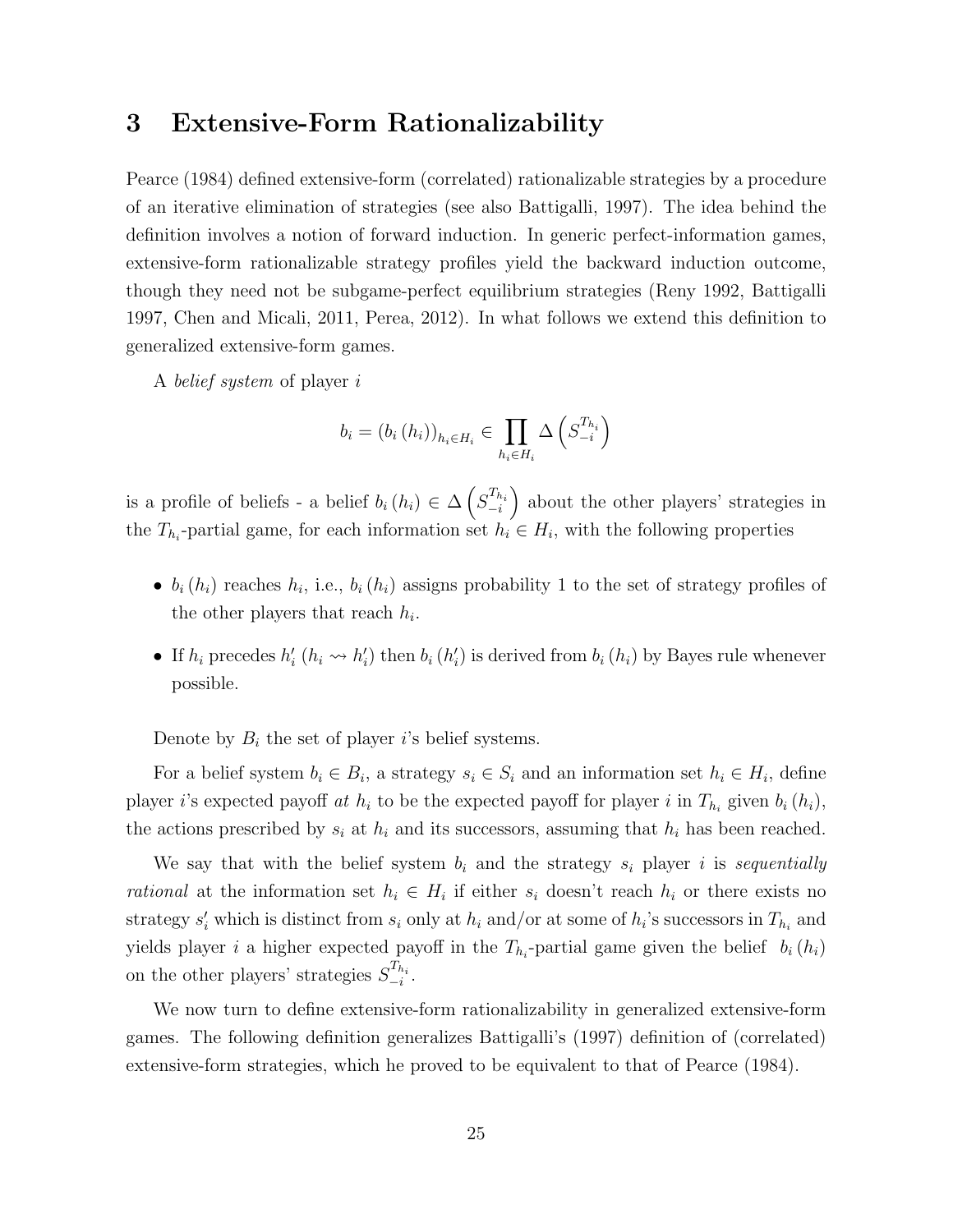Definition 1 (Extensive-Form Rationalizable Strategies) Define, inductively, the following sequence of belief systems and strategies of player i.

$$
B_i^1 = B_i
$$
\n
$$
R_i^1 = \begin{cases} s_i \in S_i : & there \text{ exists a belief system } b_i \in B_i^1 \text{ with which for every} \\ & \text{ information set } h_i \in H_i \text{ player } i \text{ is sequentially rational at } h_i \end{cases}
$$
\n
$$
\vdots
$$
\n
$$
B_i^k = \begin{cases} \n\text{for every information set } h_i, \text{ if there exists some profile of} \\ \nb_i \in B_i^{k-1} : & \text{the other players'} strategies } s_{-i} \in R_{-i}^{k-1} = \prod_{j \neq i} R_j^{k-1} \text{ such} \\ & \text{that } s_{-i} \text{ reaches } h_i, \text{ then } b_i(h_i) \text{ assigns probability } 1 \text{ to } R_{-i}^{k-1, T_{h_i}} \end{cases}
$$
\n
$$
R_i^k = \begin{cases} s_i \in S_i : & \text{there exists a belief system } b_i \in B_i^k \text{ with which for every} \\ \text{information set } h_i \in H_i \text{ player } i \text{ is sequentially rational at } h_i \end{cases}
$$

The set of player i's **extensive-form rationalizable strategies** is

$$
R_i^{\infty} = \bigcap_{k=1}^{\infty} R_i^k.
$$

The definition captures rationality and common strong belief in rationality (Battigalli and Siniscalchi, 2002): At each information set, a rationalizable strategy should be optimal vis-a-vis some belief over the opponents strategy; if the information set is reached by some tuple of *optimal* opponents' strategies (vis-a-vis some beliefs of theirs), then the player's belief is further required to be concentrated on such tuples; if, furthermore, the information set is reached by some tuple of the opponents' strategies which are optimal vis-a-vis a belief system of theirs concentrated on optimal strategies of their opponents, the player's belief should concentrated on those tuples; and so forth.

In other words, along each feasible path of play, in the first information set an active player believes that all her opponents will behave rationally, will believe that their opponents will behave rationally, etc. If at some information set in the game all the opponents' strategy profiles which could lead to that information set fail this ideal condition, the player seeks a best rationalization (Battigalli, 1996) which could have led to that information set.

For example, if player i has a unique opponent j, who has only two strategies that lead to an information set of  $i - s'_j$  which is strictly dominated for j, and  $s_j$  which is optimal for j but only under a belief of j that i is (or was, or will be) irrational, then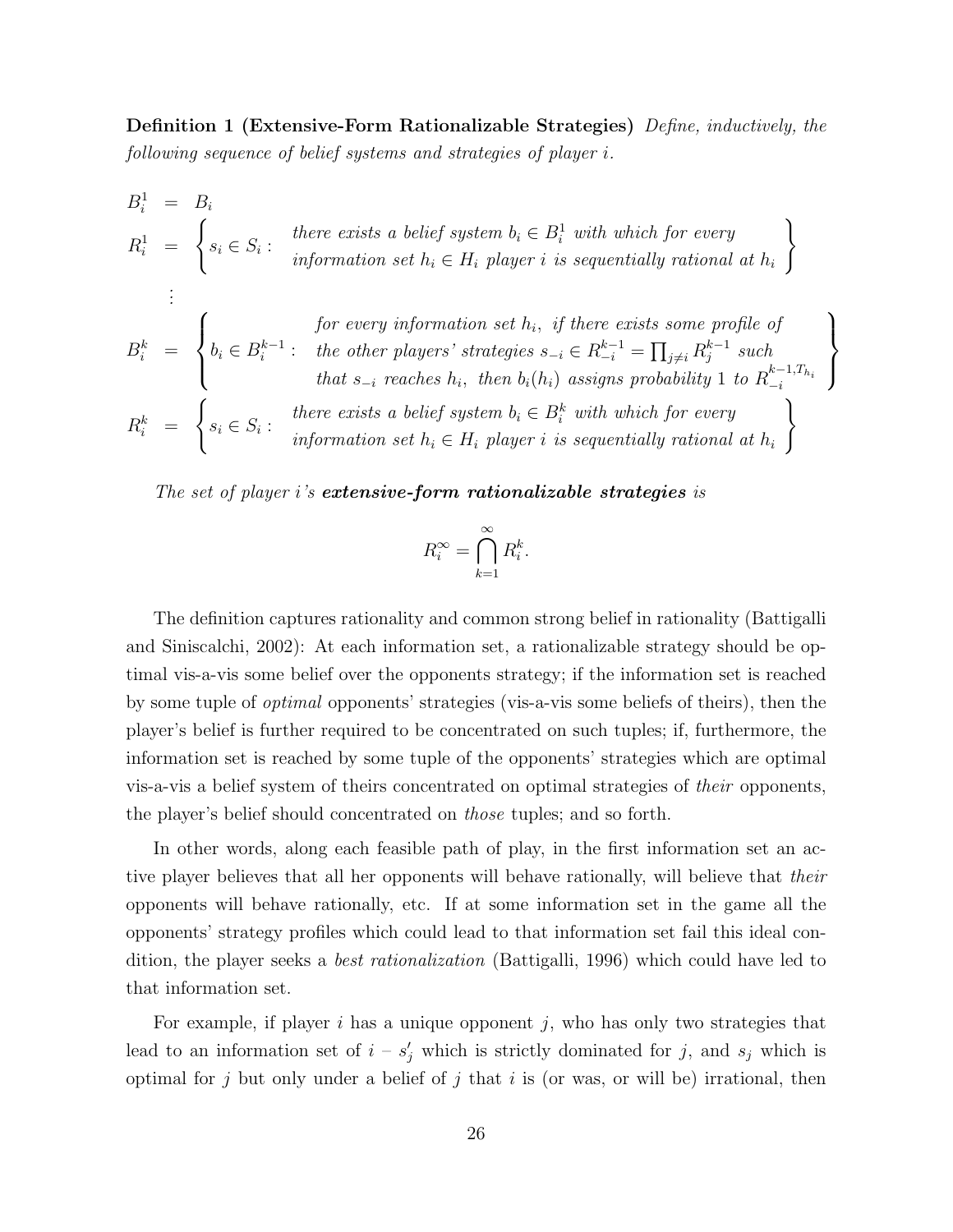at that information set i is required to believe that in the sequel j will continue to employ  $s_i$  (because  $s_i$  embodies a better rationalization of j's past behavior than does  $s'_{j}$ ). Forward induction reasoning then implies that from that information set onwards, i 's rationalizable strategy should be optimal vis-a-vis  $s_j$ , unless a further information set  $h'_i$  is reached which is compatible only with  $s'_j$ ; at  $h'_i$  player i has no choice but to revert to the belief that  $j$  is irrational, and react accordingly.

The definition of this solution concept for generalized extensive-form games highlights the need to define the notion of a strategy as we did, by the actions taken not only at the tree  $T_1$  which represents the physical paths of the game, but also at all the other trees  $T \in \mathbf{T}$ . True, to track the physical paths compatible with profiles of extensive-form rationalizable strategies it is enough to look at their restrictions to  $T_1$ . However, at each given node  $n \in T_1$  in which player i is active, the set of nodes  $\pi_i(n)$  that she considers as possible is a subset of her subjective view of the feasible paths  $T_{\pi_i(n)}$ , and at that point she can only contemplate her strategy in terms of the  $T_{\pi_i(n)}$ -partial game. Furthermore, in order to rank the opponents' strategies according to their rationality, player  $i$  has to weigh them in the terms the opponents conceive the game, i.e., in the T-partial games which represent their subjective view of the strategic interaction within the  $T_{\pi_i(n)}$ -partial game (which may be different than the actual subjective views the opponents have on the game at various nodes of  $T_1$ ; and so forth.

This means that profiles of extensive-form rationalizable strategies have a different significance in their different domains. In  $T_1$  they define paths which could actually be realized; for  $n \in T_1$  for which  $T_{\pi_i(n)} \neq T_1$ , in  $T_{\pi_i(n)}$  these profiles define paths conceived as feasible by player i when the actual node at  $T_1$  is n; for  $n' \in T_{\pi_i(n)}$  for which  $T_{\pi_j(n')} \neq$  $T_{\pi_i(n)}$ , in  $T_{\pi_j(n')}$  these profiles define paths that at node  $n \in T_1$  player i conceives player j to conceive as possible if and when  $n'$  is reached in i's subjective view of the game  $T_{\pi_i(n)}$ ; etc.

Although extensive-form rationalizability is defined as a reduction procedure on the set of beliefs, it implies a reduction of strategy sets.

 ${\rm \bf Remark\;7}\;\;R_i^k\subseteq R_i^{k-1}$  $i^{k-1}$  for every  $k > 1$ .

**Proof.** Consider  $s_i \in R_i^k$ . By definition,  $s_i$  is sequentially rational at each of player i's information sets given some belief system  $b_i \in B_i^k$ . Since  $B_i^k \subseteq B_i^{k-1}$  $i^{k-1}$ ,  $s_i$  is also be sequentially rational at each of player i's information sets given a belief system in  $B_i^{k-1}$  $i^{k-1},$ namely given  $b_i$ . Hence  $s_i \in R_i^{k-1}$ i . В последните поставите на селото на селото на селото на селото на селото на селото на селото на селото на се<br>Селото на селото на селото на селото на селото на селото на селото на селото на селото на селото на селото на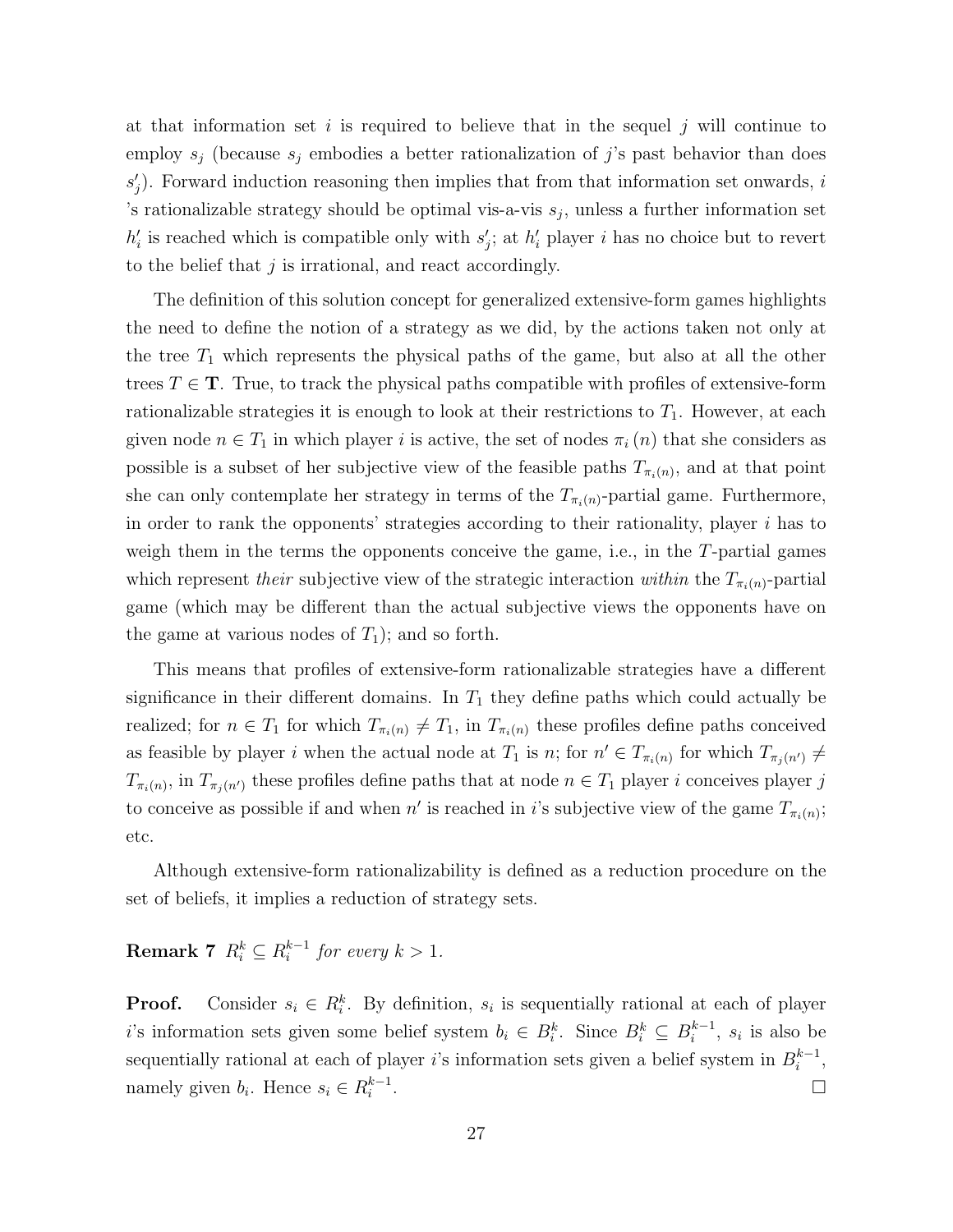Proposition 1 The set of rationalizable strategies is non-empty.

The proof is in the appendix.

It may be instructive to compare explicitly the extensive-form rationalizablity strategies in our battle-of-the-sexes example from the introduction (Figures 1 and 2).<sup>15</sup>

Remark 8 In the Bach-Stravinsky-Mozart example with unavailability of actions from the introduction (Figure 1) there is a unique extensive-form rationalizable outcome while in the Bach-Stravinsky-Mozart example with unawareness (Figure 2), there are several extensive-form rationalizable outcomes.

The proof is contained in the appendix.

When we compare these examples, then the main difference arises from the the lack of forward induction of player II under unawareness. In the Bach-Stravinsky-Mozart example with unawareness (Figure 2), player II can not forward-induce anything from the action "don't tell" taken by player I since former is unaware of this action. Yet, in the Bach-Stravinsky-Mozart example with the unavailability of an action (Figure 1) player II can forward-induce from the action "don't give the car" player I's intention to go to the Bach concert. In other words, awareness of an available action (providing the car for going to the Mozart concert) and certainty that it hasn't been taken has stronger strategic implications than unawareness of the very same action.

In the Bach-Stravinsky-Mozart example with unawareness (Figure 2), the rationalizable outcome is not unique. This is in contrast to the example with unavailability of actions instead, where there is a rationalizable outcome. However, there exist also games where with unavailability of actions there are more rationalizable outcomes than with unawareness of the same actions. Such an example is presented in Meier and Schipper (2012).

# 3.1 The One-Deviation Principle

In dynamic decision problems, the one-deviation principle reflects a property of dynamic optimization, namely that a sequence of "locally optimal" decisions is also "globally optimal". Since in games with unawareness, both the relevant optimization horizon and the available set of actions may change during the play, it is not a priori immediate

<sup>15</sup>We thank an anonymous referee for this suggestion.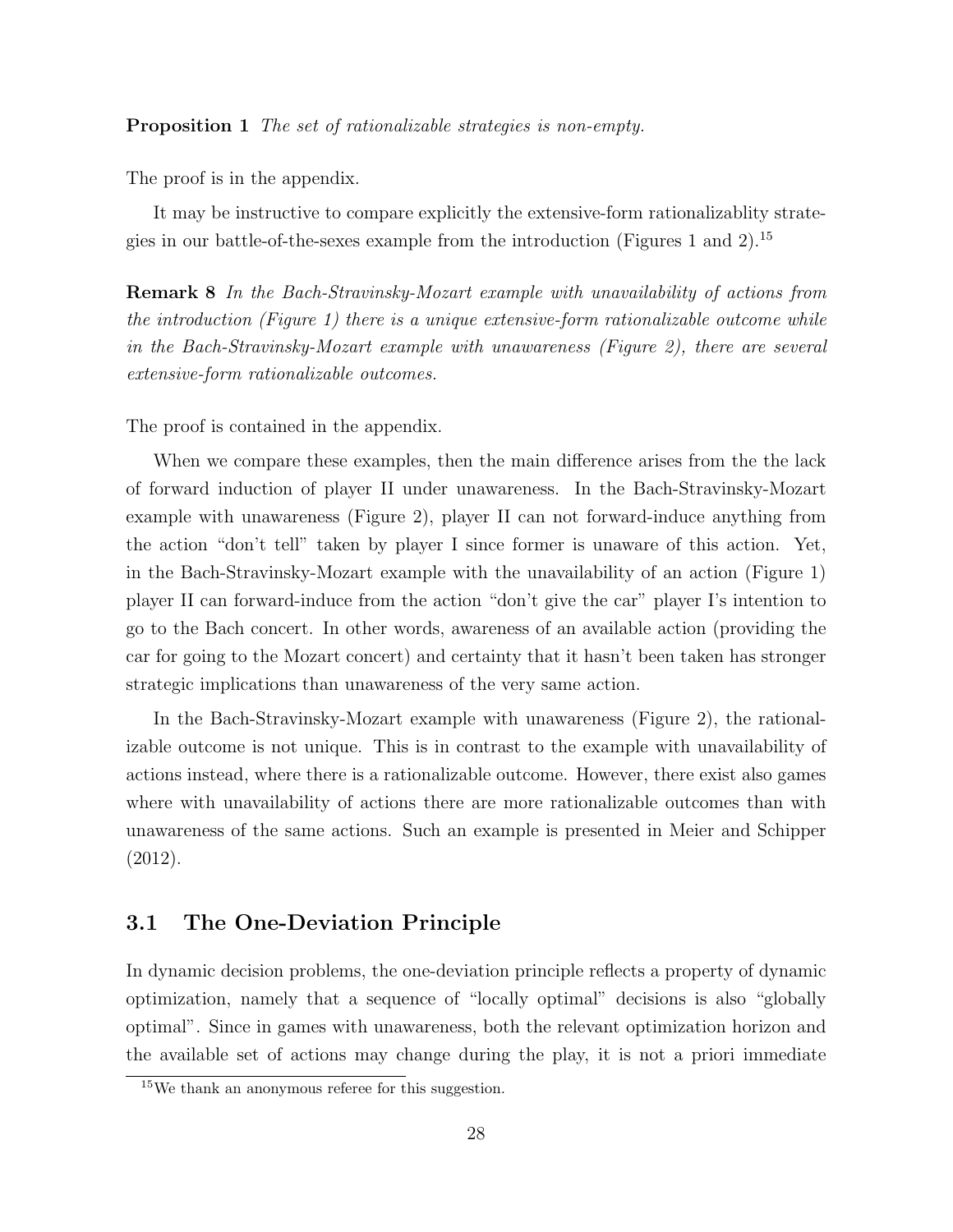whether the one-deviation principle still holds for generalized extensive-form games. In this section we show that the one-deviation principle applies to generalized extensive-form games as well.

We say that with the belief system  $b_i$  and the strategy  $s_i$  player i is rational at the information set  $h_i \in H_i$  if there exists no action  $a'_{h_i} \in A_{h_i}$  such that only replacing the action  $s_i(h_i)$  by  $a'_{h_i}$  results in a new strategy which yields player i a higher expected payoff at  $h_i$  given the belief  $b_i(h_i)$  on the other players' strategies  $S_{-i}^{T_{h_i}}$ .

The *one-deviation principle* states that requiring rationality (which is a local notion of optimality) at all of  $i$ 's information sets yields also sequential rationality at all of  $i$ 's information sets:

**Proposition 2** If with the belief system  $b_i$  and the strategy  $s_i$  player i is rational at all of her information sets  $h_i$ , then she is also sequentially rational at all of her information sets.

The proof is in the appendix. The argument is the same as in the proof of the onedeviation property for standard extensive-form games with perfect recall, exploiting the fact that if  $h_i$  precedes  $h'_i$  then both these information sets of player i are subsets of the same tree  $T \in \mathbf{T}$  in the generalized game.

Proposition 2 implies that if, in Definition 1 of extensive-form rationalizability, we were to replace "sequentially rational" by "rational", a smaller set of strategies could emerge. This is only due to the fact, however, that sequential rationality does not require optimization at information sets which were excluded by the strategy itself at an earlier information set. Thus, in terms of plans of action (equivalence classes of strategies which coincide at all information sets that none of them excludes), using "rationality" instead of "sequential rationality" would not affect the set of extensive-form rationalizable outcomes. Using "rationality" rather than "sequential rationality" seems, nevertheless, conceptually advantageous, because it rules out strategies with which a player behaves sub-optimally at some information sets – even if reaching them is counterfactual given the player's own earlier choices.<sup>16</sup>

<sup>&</sup>lt;sup>16</sup>We nevertheless used sequential rationality in our definition of extensive-form rationalizability, so as to be consistent with the previously published literature, and thus abide by a request of a referee.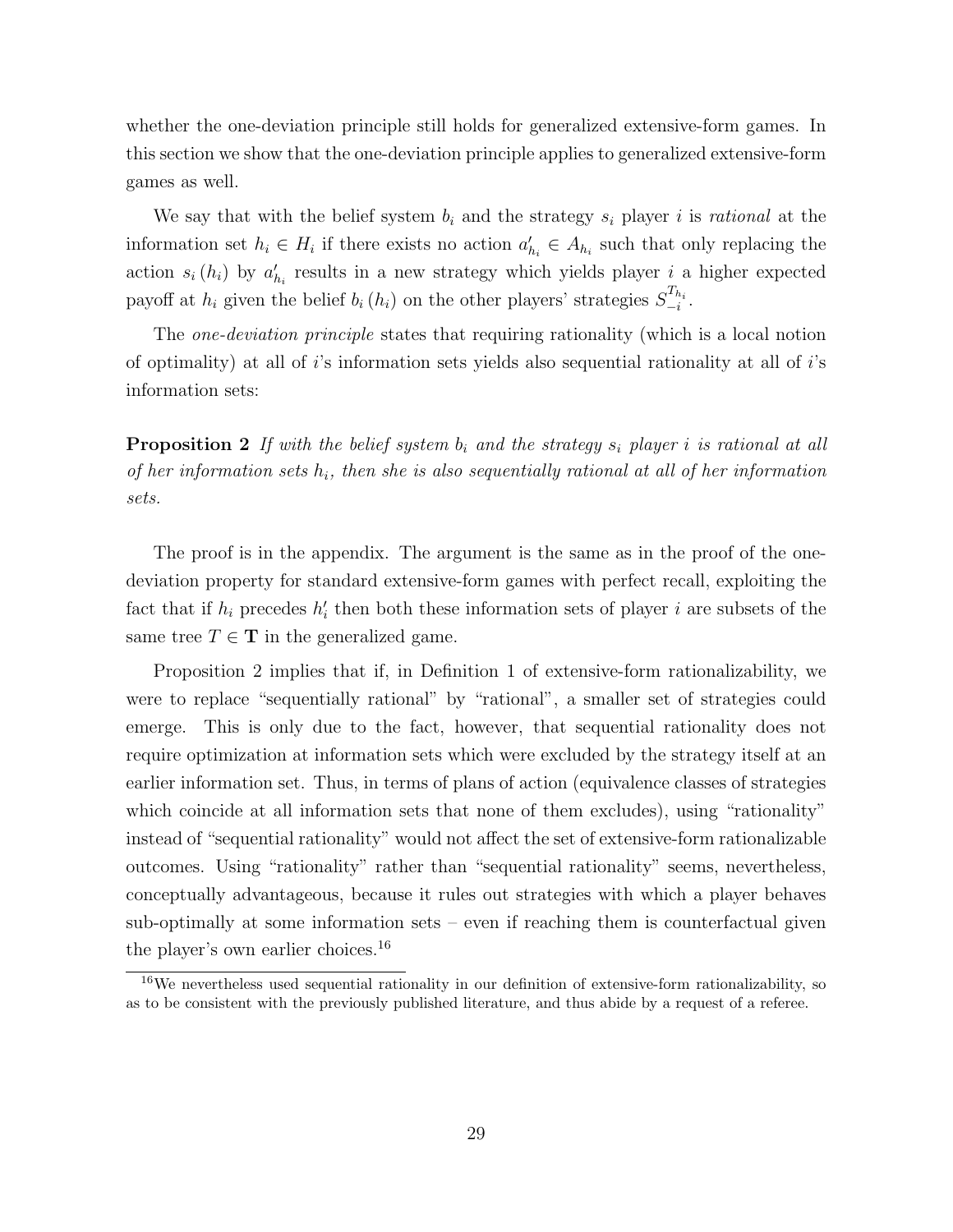# 4 Conclusion

We proposed a general framework for analyzing dynamic strategic interaction with asymmetric unawareness. We extended Pearce's (1984) notion of extensive-form (correlated) rationalizability to this setting, explored its properties, and proved existence. In a companion paper, Heifetz, Meier, and Schipper (2011) we introduce a refinement of extensiveform rationalizability, called prudent rationalizability, and show that it rules out implausible outcomes in examples due to Pearce (1984) and Ozbay (2007). We apply it to a model of verifiable communication of Milgrom and Roberts (1986) and show that prudent rationalizability implies full unraveling of information in their model, but if the receiver is unaware of a dimension, then full unraveling does not need to occur. Thus, this is yet another example in which unawareness has strategic implications which are genuinely different than those implied by asymmetric information. In another companion paper, Meier and Schipper (2012), we define the normal-form game associated to a generalized extensive-form game with unawareness. We use it to characterize extensive-form rationalizability (resp. prudent rationalizability) in generalized extensive-form games by iterated elimination of conditional strictly (resp. weakly) dominated strategies in the associated generalized normal-form game. Moreover, we extend iterated admissibility to such associated generalized normal-form games.

# A Proofs

# A.1 Proof of Proposition 1

We proceed by induction.

 $B_i^1$  is non-empty. Indeed, to construct a belief system  $b_i$ , for each information set  $h_i$  with no predecessors (according to the precedence relation  $\leadsto$ ) in the arborescence of information sets  $H_i$ , assign to player i a full-support belief  $b_i(h_i)$  on the other players' strategies  $S_{-i}^{T_{h_i}}$  that reach  $h_i$ . The full-support guarantees that Bayes rule is applicable for deriving the beliefs of player  $i$  in all her remaining information sets.

Suppose, by induction, we have already shown that  $B_i^k$  is non-empty. We have to show that  $R_i^k$  is non-empty. For a typical belief system  $b_i \in B_i^k$  we have to construct a strategy  $s_i \in R_i^k$ , i.e., a strategy with which player i is sequentially rational at each of her information sets  $H_i$  given the belief system  $b_i$ . Since  $H_i$  is an arborescence, it is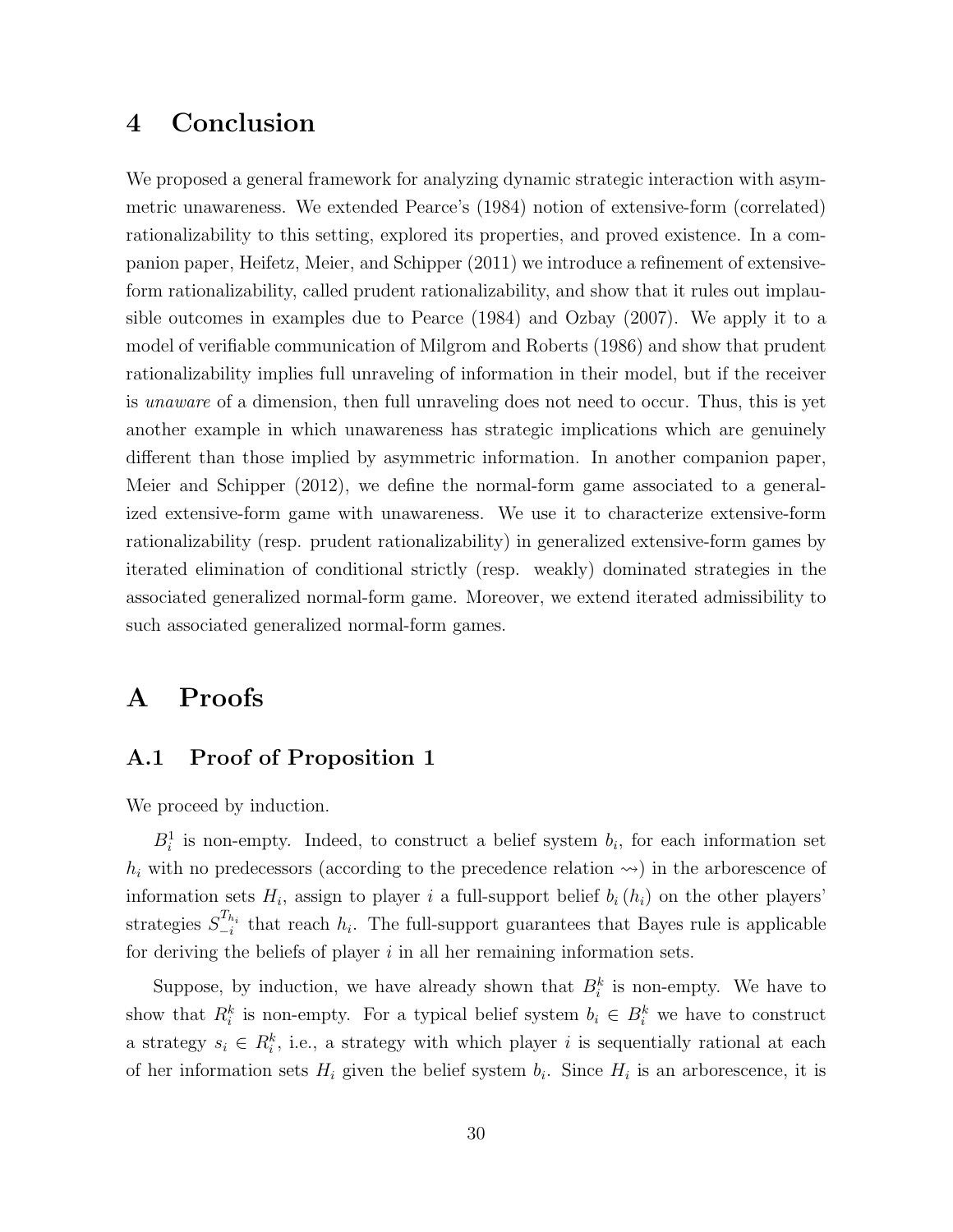standard to construct such a strategy  $s_i$  by backward induction on  $H_i$ .

To complete the induction step, observe that  $B_i^{k+1}$  $i^{k+1}$  is non-empty, because by definition it singles out a non-empty subset of  $B_i^k$ .

Now, since player *i*'s set of strategies  $S_i$  is finite and by Remark 7,  $R_i^{k+1} \subseteq R_i^k$  for every  $k \geq 1$ , for some  $\ell$  we eventually get  $R_i^{\ell} = R_i^{\ell+1}$  $i_i^{\ell+1}$  for all  $i \in I$  and hence  $B_i^{\ell+1} = B_i^{\ell+2}$ i for all  $i \in I$ . Inductively,

$$
\emptyset\neq R_i^\ell=R_i^{\ell+1}=R_i^{\ell+2}=...
$$

and therefore

$$
R_i^{\infty} = \bigcap_{k=1}^{\infty} R_i^k = R_i^{\ell} \neq \emptyset
$$

as required.  $\square$ 

### A.2 Proof of Proposition 2

Suppose, by way of contradiction, that with the belief system  $b_i$  and the strategy  $s_i$ player i is rational at all of her information sets in all the trees  $\hat{T} \in \mathbf{T}$ , but there exists a tree  $T \in \mathbf{T}$  and an information set  $h_i$  in T such that player i is not sequentially rational at h. This means that  $s_i^T$  reaches  $h_i$  in T and that there exists a strategy  $s_i'$  which is distinct from  $s_i$  only at  $h_i$  and/or at information sets succeeding  $h_i$  in T, and such that  $s'_i$ yields player i a higher expected payoff with her belief  $b_i(h_i)$  over her opponents' strategy profiles  $S_{-i}^T$ .

For every information set  $h'_i$  in T, denote by  $s'_i$  $'_{h'_i}$  the strategy of player i which coincides with  $s_i'$  at  $h_i'$  and its successors in T, and with  $s_i$  at the remaining information sets of player i.

The contradiction assumption implies that there exists at least one information set  $h'_i$  with the property

(\*) with the belief  $b_i(h'_i)$  the strategy  $s'_i$  $h_i'$  yields player  $i$  a higher expected payoff at  $h_i'$ than does  $s_i$ .

– namely the information set  $h'_i = h_i$ .

Among the information sets  $h'_i$  satisfying (\*), there exists at least one  $\tilde{h}'_i$  which is furthest in the tree T, i.e., with the property that  $\tilde{h}'_i$  satisfies (\*) but no successor of  $\tilde{h}'_i$ in T does. Such a furthest information set exists since the tree  $T$  is finite, and since by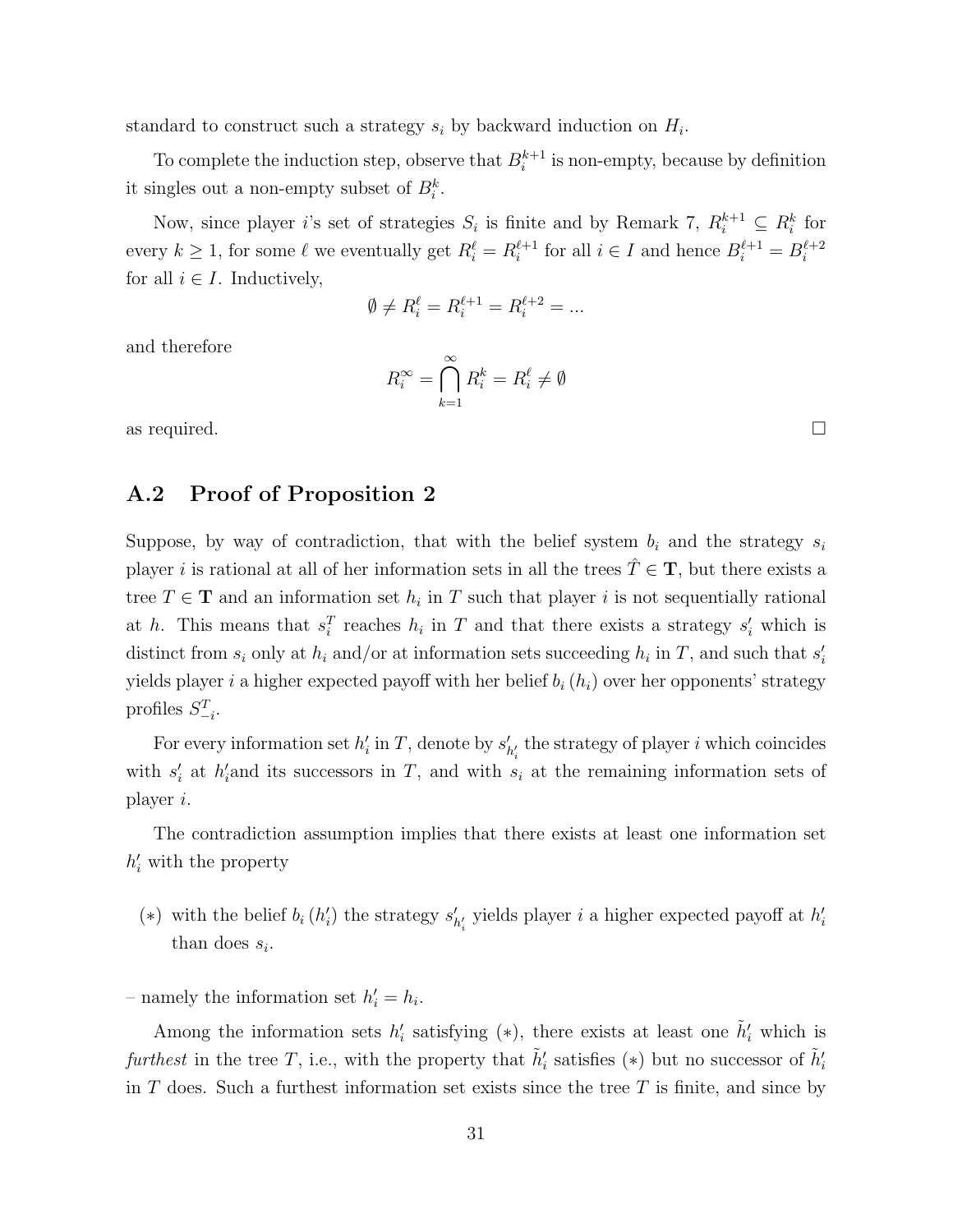the perfect-recall property (I6) the information sets within each given tree T form an arborescence (i.e., for every information set  $h_i$  in T, the information sets in T preceding  $h_i$  are linearly ordered).

For such a furthest  $\tilde{h}'_i$ , let  $\tilde{s}'_i$  be the strategy which coincides with  $s'_{\tilde{h}'_i}$  at  $\tilde{h}'_i$  and with  $s_i$ elsewhere. In other words, we get  $\tilde{s}'_i$  from  $s'_{\tilde{h}'_i}$  by restoring  $s_i$ 's choices at all the successors of  $\tilde{h}'_i$ . Since  $\tilde{h}'_i$  is furthest with the property  $(*)$ , with the belief  $b_i\left(\tilde{h}'_i\right)$  the expected payoff that  $\tilde{s}'_i$  yields player *i* at  $\tilde{h}'_i$  is greater or equal than the expected payoff that  $s'_{\tilde{h}'_i}$  yields her<sup>17</sup>, while – due to (\*) –  $s'_{\tilde{h}'_i}$  yields player *i* a higher expected payoff at  $\tilde{h}'_i$  than does  $s_i$ .

Together this implies that even though  $\tilde{s}'_i$  is distinct from  $s_i$  only at  $\tilde{h}'_i$ , nevertheless with the belief  $b_i\left(\tilde{h}'_i\right)$  it yields player i a higher expected payoff at  $\tilde{h}'_i$  than does  $s_i$ . This contradicts the assumption that with the belief system  $b_i$  and the strategy  $s_i$  player i is rational at all of her information sets.

### A.3 Proof of Remark 8

Note first that a strategy for player I in the game of Figure 1 is a function that prescribes an action at the root of the tree and each matrix whereas in the game of Figure 2 it is a function that prescribes an action at the root of the tree, the left and right matrices in the upper tree as well as an action in the lower matrix. Consequently, the belief systems of player II differ accordingly in those examples.

To make the differences and similarities between the examples more transparent, we will derive the extensive-form rationalizable strategies for both examples side-by-side.

 $\left\{b_i\left(\tilde{h}''_i\right):s'_{\tilde{h}'_i}\text{ reaches }\tilde{h}''_i\text{ and }\tilde{h}''_i\text{ is a successor of }\tilde{h}'_i\right\}$ 

<sup>&</sup>lt;sup>17</sup>Because the expected payoff that  $s'_{\tilde{h}'_i}$  yields with the belief  $b_i\left(\tilde{h}'_i\right)$  is a weighted average of its expected payoff with the beliefs

at the corresponding information sets  $\tilde{h}''_i$  – due to the fact that the belief system  $b_i$  satisfies Bayes rule whenever possible.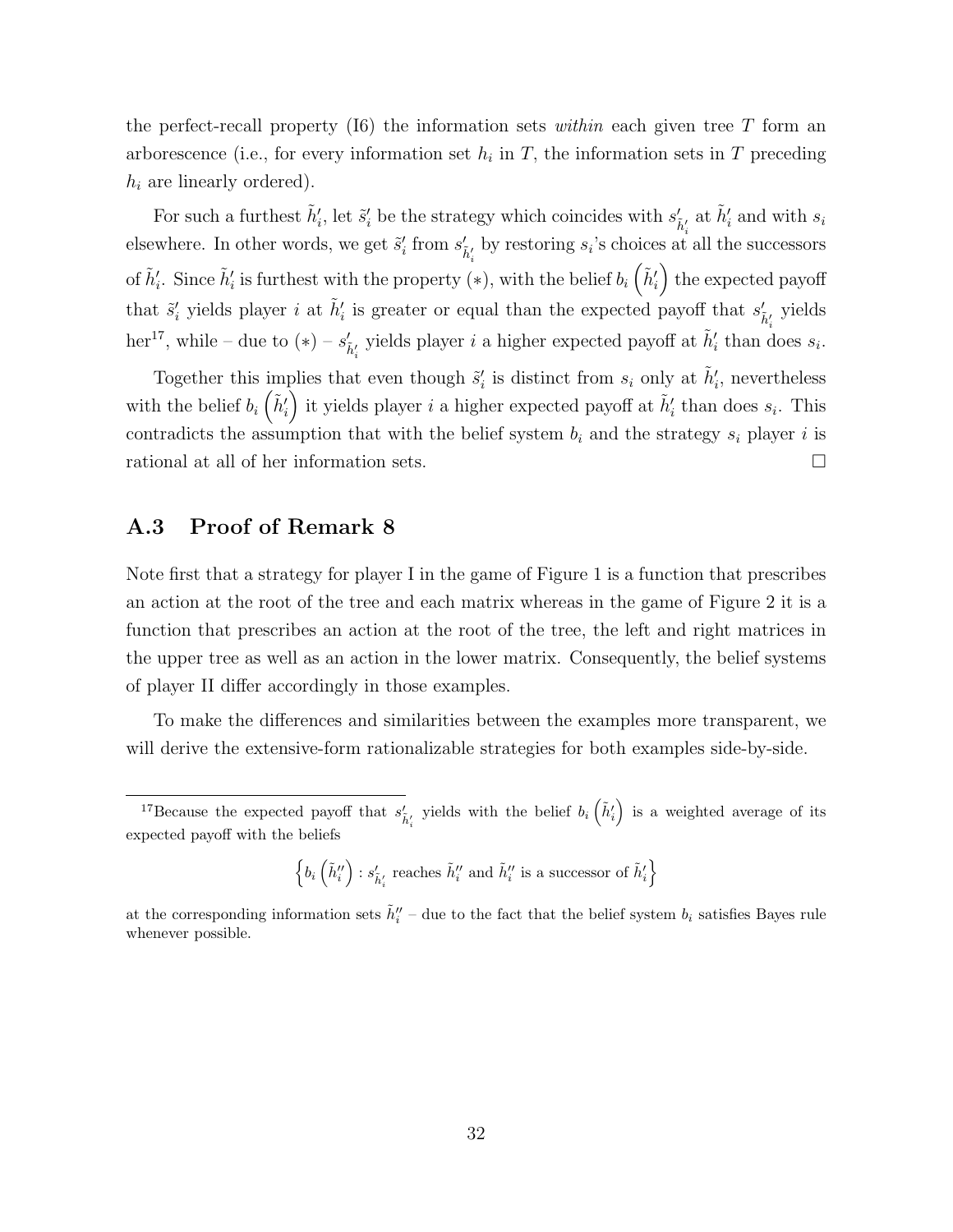At the first level, any strategy is rational for player I except all strategies that both prescribe "don't give" at the root of the tree and "Mozart" at the left matrix. Thus,

At the first level, any strategy is rational for player I except all strategies that both prescribe "don't tell" and going to the Mozart concert at the upper left matrix. Thus,

$$
R_I^1 = \left\{ \begin{array}{c} (\text{``don't give''}, B, *), (\text{``don't give''}, S, *), \\ (\text{``give''}, *, *) \end{array} \right\}, R_I^1 = \left\{ \begin{array}{c} (\text{``don't tell''}, B, *, *), (\text{``don't tell''}, S, *, *), \\ (\text{``tell''}, *, *, *) \end{array} \right\},
$$

where the first component of each strategy corresponds to player I's action at the root of the tree, the second component corresponds to his action at the left matrix, and the last component corresponds to his action at the right matrix. We denote by "∗" any available action of the player at his corresponding information set.

For player II, both the Bach concert and the Stravinsky concert are rational if player I does not give him the car, i.e., at the right matrix. If player I does give him the car, then only the Mozart concert is rational since it is a dominant action conditional on being the right matrix. Thus,

$$
R_{II}^1 = \{(B, M), (S, M)\},\,
$$

where the first component of a strategy refers to player II's action in the left matrix and the second refers to the right matrix.

where the first component of each strategy corresponds to player I's action at the root of the upper tree, the second component corresponds to his action at the left upper matrix, the third component corresponds to his action at the right upper matrix, and the last component refers to his action in the lower matrix. We denote by "∗" any available action of the player at his corresponding information set.

For player II, both the Bach concert and the Stravinsky concert are rational if he is unaware of the Mozart concert. If he is aware of the Mozart concert, then only this concert is rational since it is a dominant action conditional of being in the right matrix. Thus,

$$
R_{II}^1 = \{(M, B), (M, S)\},\,
$$

where now the first component of a strategy refers to player II's action in the upper right matrix and the second refers to the lower matrix.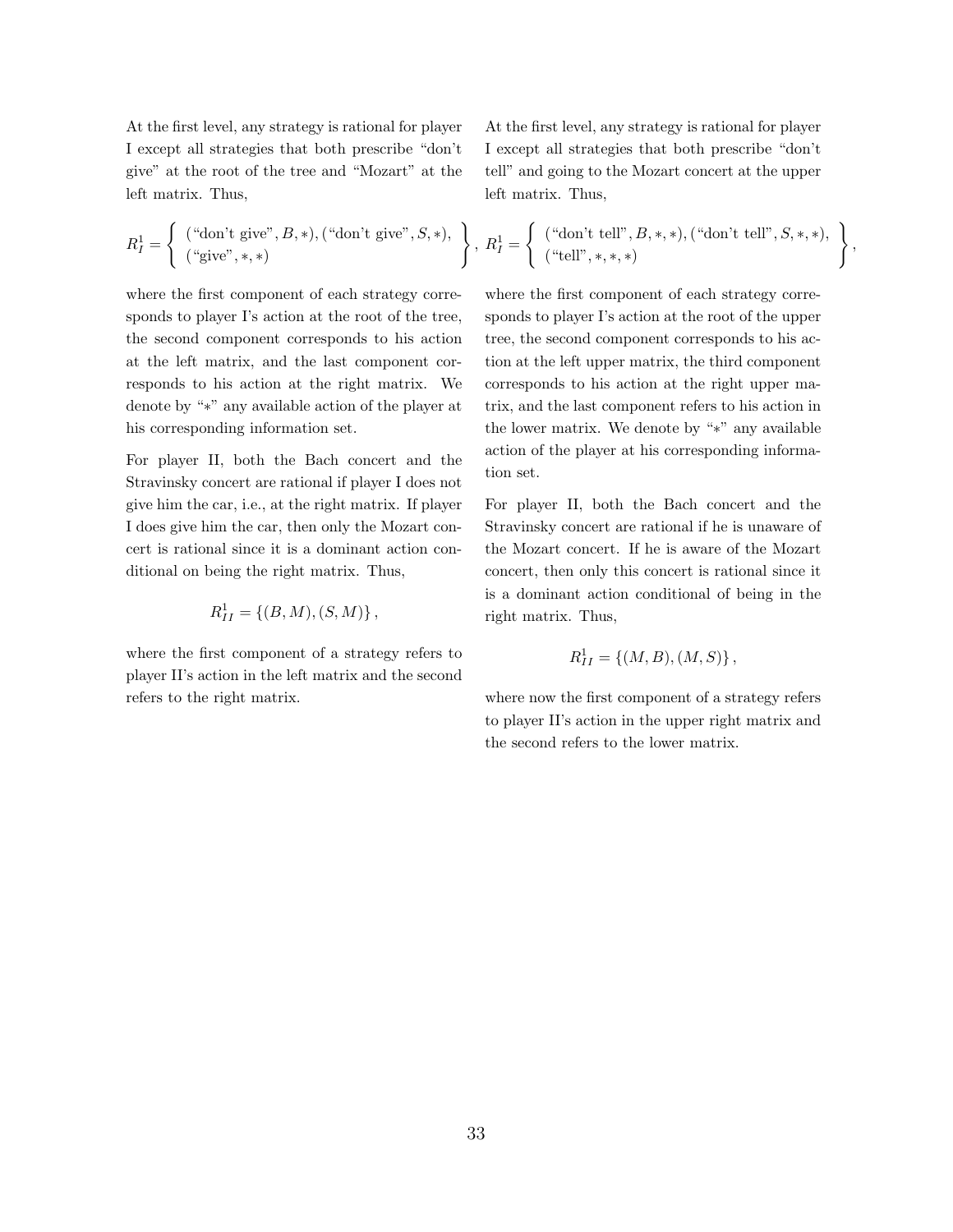At the second level, player I is certain that player II will go to the Mozart concert when given the car. Thus, any second level rational strategy for player I that gives the car to player II must also prescribe going to the Mozart concert after "give the car". Not giving the car to player II and going to the Stravinsky concert is dominated by giving the car to player II and going to the Mozart concert. Not giving player II the car and going to the Bach concert is rational for player I assuming that she believes with probability at least  $\frac{1}{4}$  that player II will go to the Bach concert. Giving the car to player II and going to the Mozart concert is rational for player I if she believes with probability at least  $\frac{3}{4}$  that player II would go to the Stravinsky if not given the car. To summarize,

$$
R_I^2 = \{ ("don't give", B, *), ("give", *, M) \}.
$$

For player II,  $R_{II}^2 = R_{II}^1$  since the deletion of strategies that prescribe M in the left matrix for player I (and reach the left matrix) at the first level does not influence the optimality of any strategy of player II because when player I takes  $M$  any of player II's actions yields the same payoff in the left matrix.

At the second level, player I is certain that player II will go to the Mozart concert when told about it. Thus, any second level rational strategy for player I that specifies "tell" at the root of the upper tree must also prescribe going to the Mozart concert in the upper right matrix. Not telling player II about the Mozart concert and going to the Stravinsky concert is dominated by telling player II about the Mozart concert and going to the Mozart concert. Not telling player II about the Mozart concert and going to the Bach concert is rational for player I assuming that she believes with probability at least  $\frac{1}{4}$  that (the unaware) player II will go to the Bach concert. Telling player II about the Mozart concert and going to the Mozart concert is rational for player I if she believes with probability at least  $\frac{3}{4}$  that (the unaware) player II would go to the Stravinsky concert if not told about the Mozart concert. In the lower tree, both players are unaware of the Mozart concert. Going to Bach is rational for player I if she believes with probability at least  $\frac{1}{4}$  that player II goes to Bach as well. Going to the Stravinsky convert is rational for player I if she believes with probability at least  $\frac{3}{4}$  that player II goes to Stravinsky. This is just the standard Battle-of-Sexes game. To summarize,

$$
R_I^2 = \{ (\text{``don't tell''}, B, *, *), (\text{``tell''}, *, M, *) \}.
$$

For player II, note that his strategy does not prescribe an action in the left matrix. Hence, the deletion of  $M$  in the left matrix for player I at the first level has no effect on the optimality of of any strategy of player II. Thus  $R_{II}^2 = R_{II}^1$ .

So far, the arguments are analogous in both examples. A difference arises at the third level for player II. For player I, any second level strategy is also third level rational for player I since in both examples no strategies of player II have been eliminated at the second level.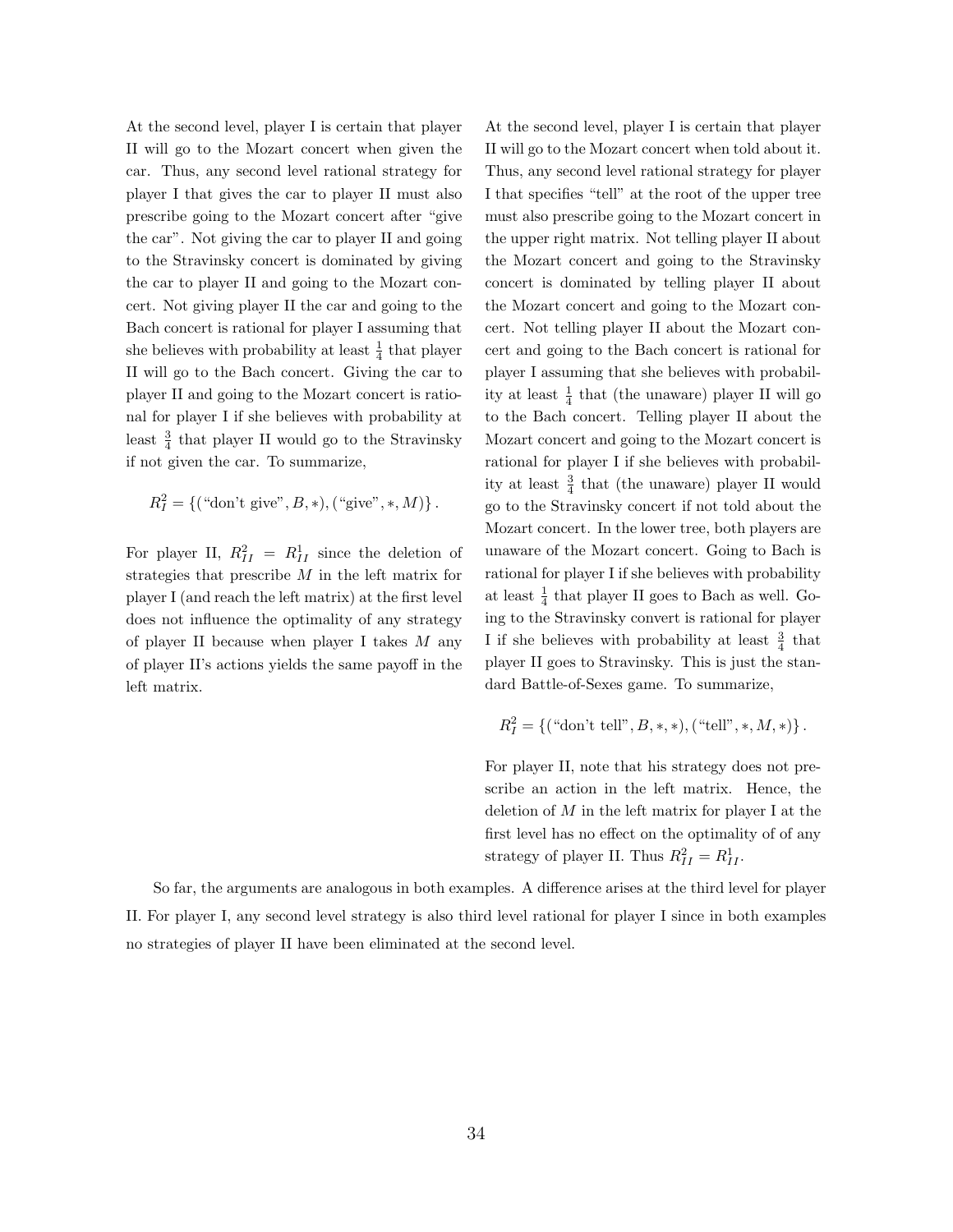At the third level, when player II is not given the car, he can forward-induce that player I will go to the Bach concert. This is because any second level rational strategy of player I that reaches the right matrix must prescribes the Bach concert. Consequently, a third level rational strategy of player II must prescribe going to the Bach concert as well when not given the car. Thus,

$$
R_{II}^3 = \{(B, M)\}.
$$

At the fourth level, if player I gives the car to player II, then latter will go to the Bach concert. Otherwise, if player I does not give the car to player II, then latter will go to the Mozart concert. Since player I strictly prefers to the Mozart concert together with player II, any fourth level rational strategy of player I must involve her not giving the car to player II. Thus,

$$
R_I^4 = \{ ("don't give", B, *) \} = R_I^k
$$
, for all  $k \ge 4$ .

Hence, the extensive-form rationalizable strategies are

$$
R_I^{\infty} = \{ (\text{``don't give''}, B, *) \},
$$
  

$$
R_{II}^{\infty} = \{ (B, M) \}.
$$

At the third level, when player II is not told about the Mozart concert, he can not forward-induce that player I will go to the Bach concert. This is because he is unaware of the Mozart concert and his information set is located in the lower subtree of Figure 2. At this matrix, both Bach and Stravinsky are second level rational actions for player I. Thus, no strategies can be eliminated

$$
R_{II}^3 = R_{II}^1.
$$

For both players, no strategies were eliminated at the third level. Thus, no further strategies can be eliminated at any level  $k \geq 3$ .

Hence, the extensive-form rationalizable strategies are

$$
R_I^{\infty} = \{ (\text{``don't tell''}, B, *, *), (\text{``tell''}, *, M, *) \},
$$
  

$$
R_{II}^{\infty} = \{ (M, B), (M, S) \}.
$$

# References

- [1] Battigalli, P. (1996). Strategic rationality orderings and the best rationalizability principle, Games and Economic Behavior 13, 178–200.
- [2] Battigalli, P. (1997). On rationalizability in extensive games, Journal of Economic Theory 74, 40–61.
- [3] Battigalli, P. and M. Siniscalchi (2002). Strong belief and forward induction reasoning, Journal of Economic Theory 106, 356–391.
- [4] Camerer, C., Ho, T.H, and J.K. Chong (2004). A cognitive hierarchy model of games, Quarterly Journal of Economics 119, 861–898.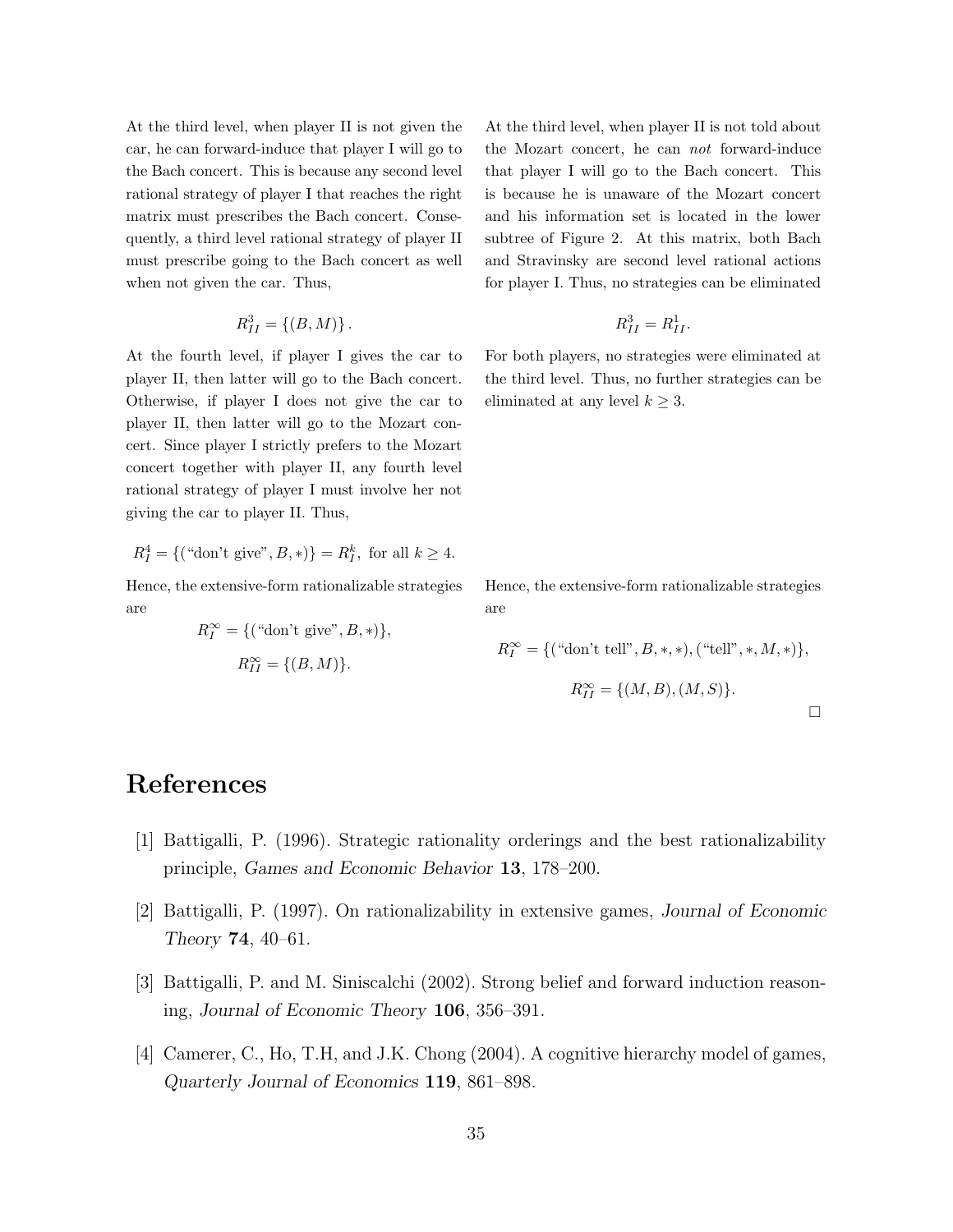- [5] Chen J. and S. Micali (2011). The robustness of extensive-form rationalizability, mimeo.
- [6] Crawford, V. and N. Iriberri (2007). Level-k auctions: Can a nonequilibrium model of strategic thinking explain the winner's curse and overbidding in private-value auctions?, Econometrica 75, 1721–1770.
- [7] Dubey, P. and M. Kaneko (1984). Information patterns and Nash equilibria in extensive games: I, Mathematical Social Sciences 8, 111–139.
- [8] Eyster, E. and M. Rabin (2005). Cursed equilibrium, Econometrica 73, 1623–1672.
- [9] Feinberg, Y. (2009). Games with unawareness, mimeo.
- [10] Filiz-Ozbay, E. (2012). Incorporating unawareness into contract theory, Games and Economic Behavior, forthcoming.
- [11] Halpern, J. and L. Rêgo (2006). Extensive games with possibly unaware players, in: Proc. Fifth International Joint Conference on Autonomous Agents and Multiagent Systems, 744–751.
- [12] Harsanyi, J. (1967). Games with incomplete information played by "Bayesian" players, Part I, Management Science 14, 159–182.
- [13] Heifetz, A., Meier, M., and B.C. Schipper (2011). Prudent rationalizability in generalized extensive-form games, mimeo.
- [14] Heifetz, A., Meier, M., and B.C. Schipper (2006). Interactive unawareness, Journal of Economic Theory 130, 78–94.
- [15] Jehiel, P. (2005). Analogy-based expectation equilibrium, Journal of Economic Theory 123, 81–104.
- [16] Li, J. (2006). Dynamic games with perfect awareness information, mimeo.
- [17] Meier, M. and B.C. Schipper (2012). Conditional dominance in dynamic games with unawareness, mimeo.
- [18] Milgrom, R. and J. Roberts (1986). Relying on the information of interested parties, Rand Journal of Economics 17, 18–32.
- [19] Myerson, R. (1991). Game theory: Analysis of conflict, Harvard University Press.